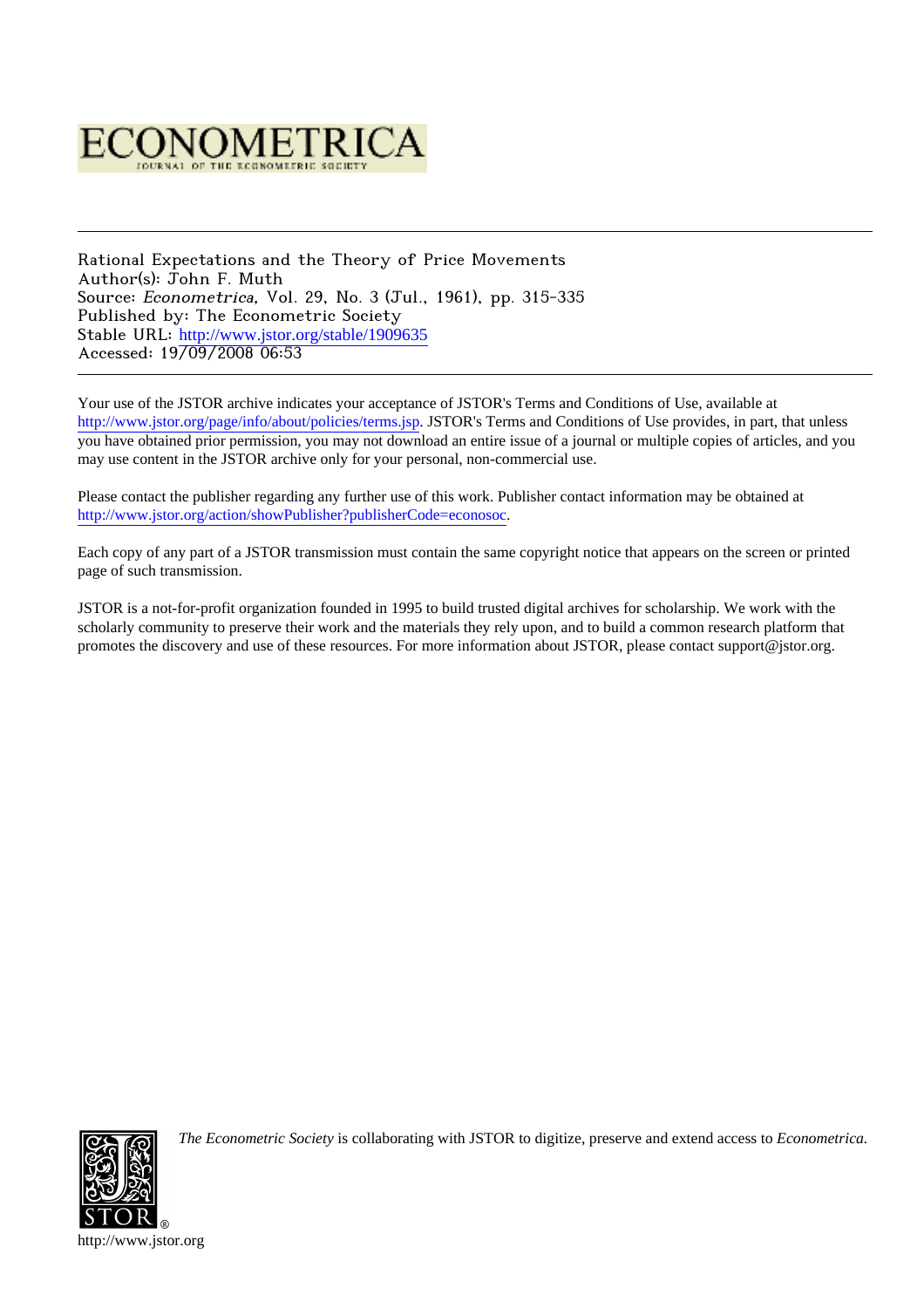## **RATIONAL EXPECTATIONS AND THE THEORY OF PRICE MOVEMENTS1**

### **BY JOHN F. MUTH**

**In order to explain fairly simply how expectations are formed, we advance the hypothesis that they are essentially the same as the predictions of the relevant economic theory. In particular, the hypothesis asserts that the economy generally does not waste information, and that expectations depend specifically on the structure of the entire system. Methods of analysis, which are appropriate under special conditions, are described in the context of an isolated market with a fixed production lag. The interpretative value of the hypothesis is illustrated by introducing commodity speculation into the system.** 

#### **1. INTRODUCTION**

THAT EXPECTATIONS of economic variables may be subject to error has, **for some time, been recognized as an important part of most explanations of changes in the level of business activity. The "ex ante" analysis of the Stockholm School-although it has created its fair share of confusion-is a highly suggestive approach to short-run problems. It has undoubtedly been a major motivation for studies of business expectations and intentions data.** 

**As a systematic theory of fluctuations in markets or in the economy, the approach is limited, however, because it does not include an explanation of the way expectations are formed. To make dynamic economic models complete, various expectations formulas have been used. There is, however, little evidence to suggest that the presumed relations bear a resemblance to the way the economy works.2** 

**What kind of information is used and how it is put together to frame an estimate of future conditions is important to understand because the character of dynamic processes is typically very sensitive to the way expectations are influenced by the actual course of events. Furthermore, it is often necessary to make sensible predictions about the way expectations would change when either the amount of available information or the struc-**

**1 Research undertaken for the project, Planning and Control of Industrial Operations, under contract with the Office of Naval Research. Contract N-onr-760-(01), Project NR 04701 1. Reproduction of this paper in whole or in part is permitted for any purpose of the United States Government.** 

**An earlier version of this paper was presented at the Winter Meeting of the Econometric Society, Washington, D.C., December 30, 1959.** 

**I am indebted to Z. Griliches, A. G. Hart, M. H. Miller, F. Modigliani, M. Nerlove, and H. White for their comments.** 

**<sup>2</sup>This comment also applies to dynamic theories in which expectations do not explicitly appear. See, for example, Arrow, Block, and Hurwicz [3, 4].**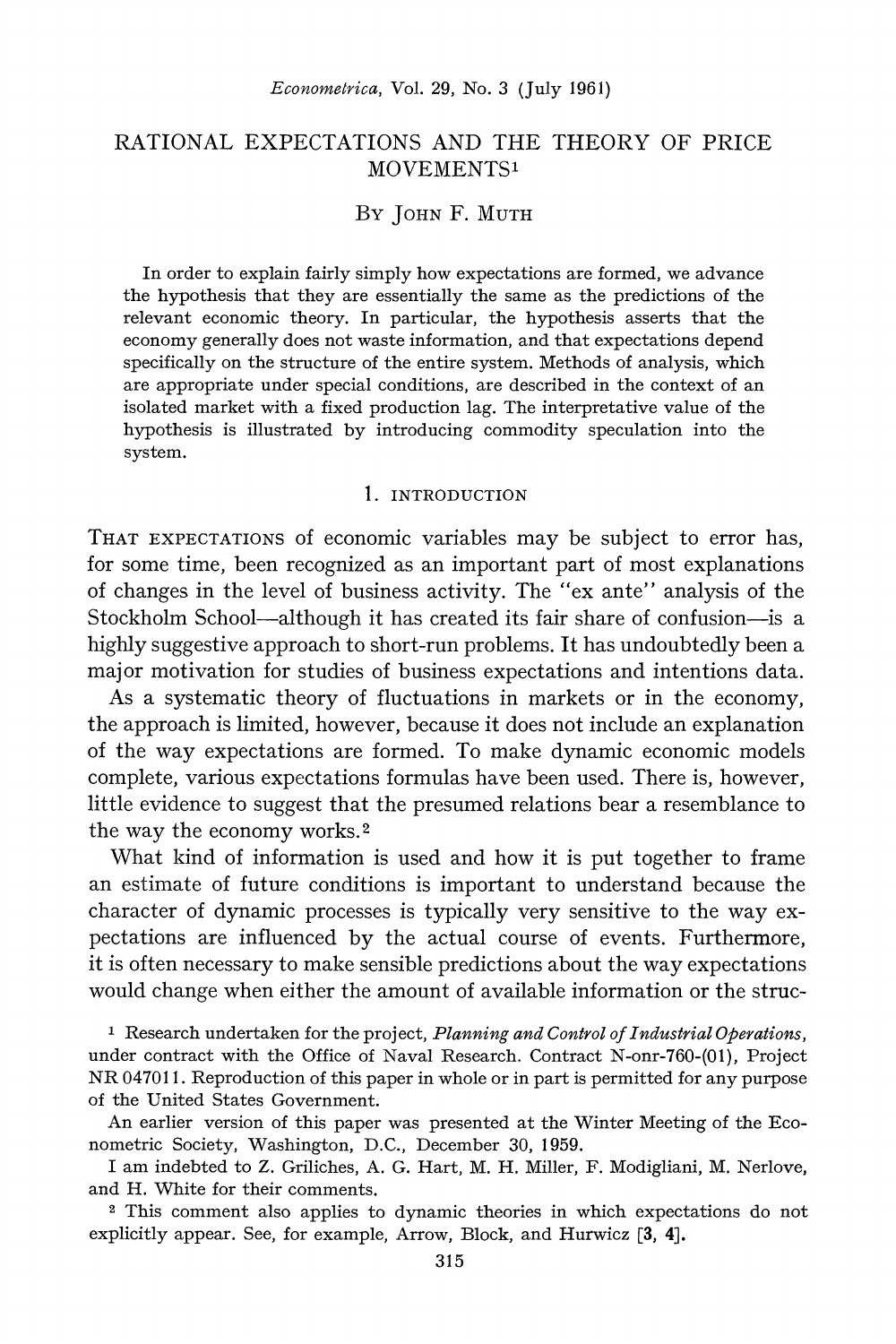**ture of the system is changed. (This point is similar to the reason we are curious about demand functions, consumption functions, and the like, instead of only the reduced form "predictors" in a simultaneous equation system.) The area is important from a statistical standpoint as well, because parameter estimates are likely to be seriously biased towards zero if the wrong variable is used as the expectation.** 

**The objective of this paper is to outline a theory of expectations and to show that the implications are-as a first approximation-consistent with the relevant data.** 

# **2. THE "RATIONAL EXPECTATIONS" HYPOTHESIS**

**Two major conclusions from studies of expectations data are the following:** 

**1. Averages of expectations in an industry are more accurate than naive models and as accurate as elaborate equation systems, although there are considerable cross-sectional differences of opinion.** 

**2. Reported expectations generally underestimate the extent of changes that actually take place.** 

**In order to explain these phenomena, I should like to suggest that expectations, since they are informed predictions of future events, are essentially the same as the predictions of the relevant economic theory.3 At the risk of confusing this purely descriptive hypothesis with a pronouncement as to what firms ought to do, we call such expectations "rational." It is sometimes argued that the assumption of rationality in economics leads to theories inconsistent with, or inadequate to explain, observed phenomena, especially changes over time (e.g., Simon [29]). Our hypothesis is based on exactly the opposite point of view: that dynamic economic models do not assume enough rationality.** 

**The hypothesis can be rephrased a little more precisely as follows: that expectations of firms (or, more generally, the subjective probability distribution of outcomes) tend to be distributed, for the same information set, about the prediction of the theory (or the "objective" probability distributions of outcomes).** 

**The hypothesis asserts three things: (1) Information is scarce, and the economic system generally does not waste it. (2) The way expectations are formed depends specifically on the structure of the relevant system describing the economy. (3) A "public prediction," in the sense of Grunberg and Modigliani [14], will have no substantial effect on the operation of the economic system (unless it is based on inside information). This is not quite the same thing as stating that the marginal revenue product of economics is zero,** 

**<sup>3</sup> We show in Section 5 that the hypothesis is consistent with these two phenomena.**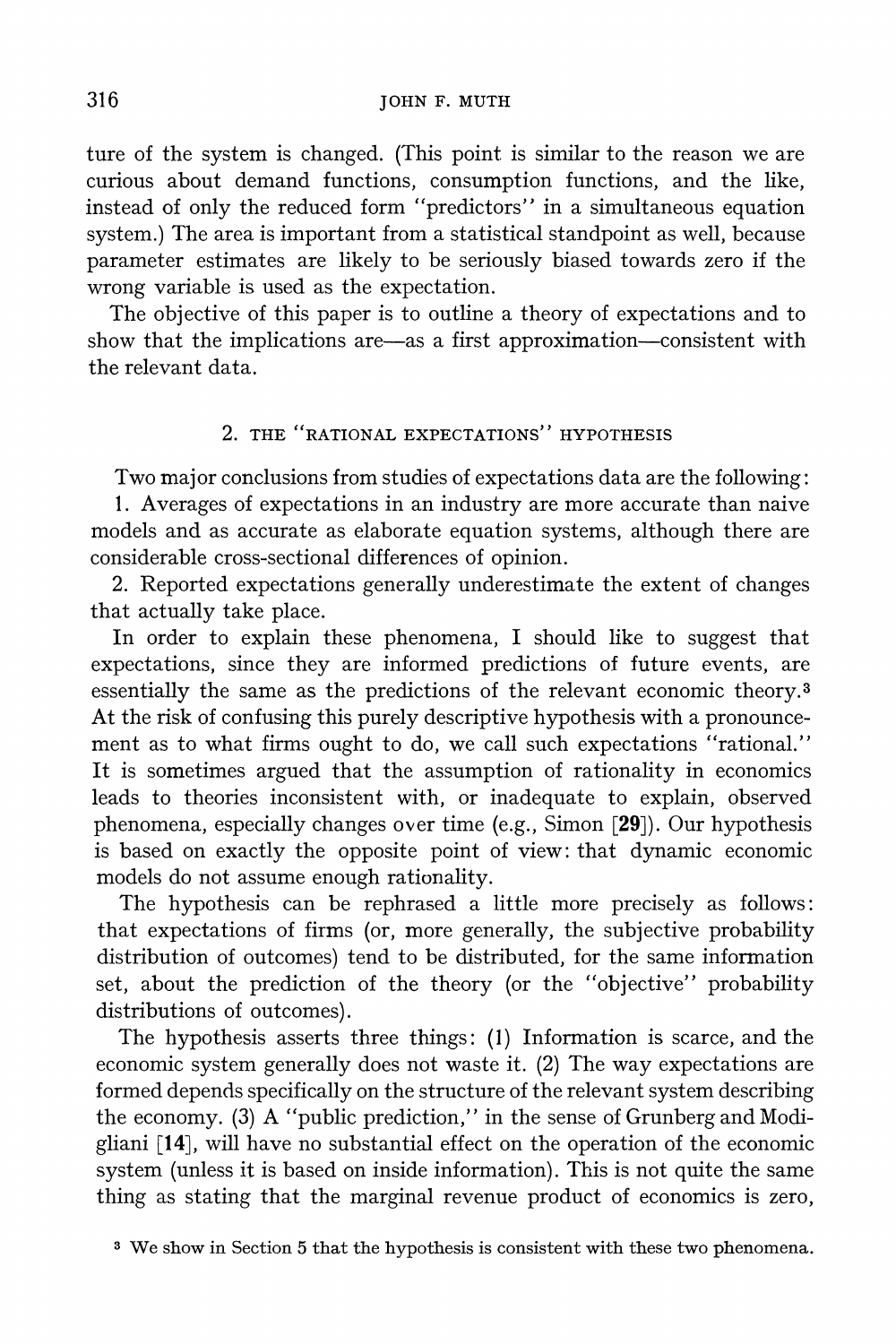**because expectations of a single firm may still be subject to greater error than the theory.** 

**It does not assert that the scratch work of entrepreneurs resembles the system of equations in any way; nor does it state that predictions of entrepreneurs are perfect or that their expectations are all the same.** 

**For purposes of analysis, we shall use a specialized form of the hypothesis. In particular, we assume:** 

**1. The random disturbances are normally distributed.** 

**2. Certainty equivalents exist for the variables to be predicted.** 

**3. The equations of the system, including the expectations formulas, are linear.** 

**These assumptions are not quite so strong as may appear at first because any one of them virtually implies the other two.4** 

#### **3. PRICE FLUCTUATIONS IN AN ISOLATED MARKET**

**We can best explain what the hypothesis is all about by starting the analysis in a rather simple setting: short-period price variations in an isolated market with a fixed production lag of a commodity which cannot be stored.5 The market equations take the form** 

$$
C_t = -\beta p_t \qquad \qquad \text{(Demand)}\ ,
$$

$$
(3.1) \t\t\t P_t = \gamma p_t^e + u_t, \t\t\t(Supply),
$$

$$
P_t = C_t
$$
 (Market equilibrium),

where:  $P_t$  represents the number of units produced in a period lasting as **long as the production lag,** 

 $C_t$  is the amount consumed,

 $p_t$  is the market price in the  $t$ <sup>th</sup> period,

 $p_t^e$  is the market price expected to prevail during the *t*th period on the basis of information available through the  $(t-1)$ 'st period,

 $u_t$  is an error term—representing, say, variations in yields due to weather. All the variables used are deviations from equilibrium values.

**4 As long as the variates have a finite variance, a linear regression function exists if and only if the variates are normally distributed. (See Allen [2] and Ferguson [12].) The certainty-equivalence property follows from the linearity of the derivative of the appropriate quadratic profit or utility function. (See Simon [28] and Theil [32].)** 

**<sup>5</sup>It is possible to allow both short- and long-run supply relations on the basis of dynamic costs. (See Holt et al. [17, esp. Chapters 2-4, 19]). More difficult are the supply effects of changes in the number of firms. The relevance of the cost effects has been emphasized by Buchanan [7] and Akerman [1]. To include them at this point would, however, take us away from the main objective of the paper.**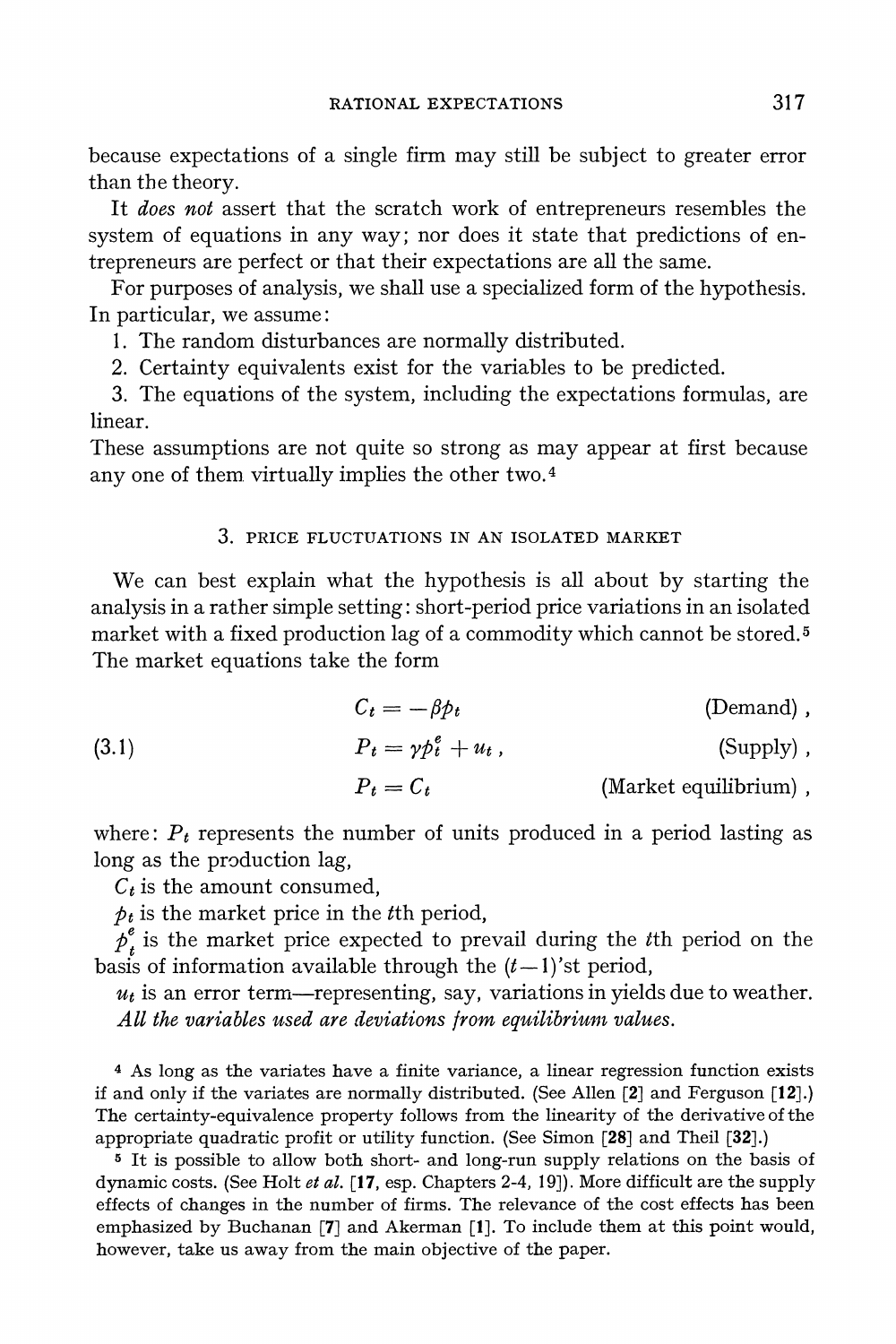**The quantity variables may be eliminated from (3.1) to give** 

$$
\hat{p}_t = -\frac{\gamma}{\beta} \hat{p}_t^{\epsilon} - \frac{1}{\beta} u_t \, .
$$

**The error term is unknown at the time the production decisions are made, but it is known-and relevant-at the time the commodity is purchased in the market.** 

**The prediction of the model is found by replacing the error term by its expected value, conditional on past events. If the errors have no serial**  correlation and  $Eu_t = 0$ , we obtain

$$
(3.3) \tEp_t = -\frac{\gamma}{\beta} p_t^e.
$$

**If the prediction of the theory were substantially better than the expectations of the firms, then there would be opportunities for the "insider" to profit from the knowledge-by inventory speculation if possible, by operating a firm, or by selling a price forecasting service to the firms. The profit opportunities would no longer exist if the aggregate expectation of the firms is the same as the prediction of the theory:** 

$$
(3.4) \tEp_t = p_t^e.
$$

Referring to (3.3) we see that if  $\gamma/\beta \neq -1$  the rationality assumption (3.4) implies that  $p^e = 0$ , or that the expected price equals the equilibrium price. **As long as the disturbances occur only in the supply function, price and quantity movements from one period to the next would be entirely along the demand curve.** 

**The problem we have been discussing so far is of little empirical interest, because the shocks were assumed to be completely unpredictable. For most markets it is desirable to allow for income effects in demand and alternative costs in supply, with the assumption that part of the shock variable may be predicted on the basis of prior information. By retracing our steps from (3.2), we see that the expected price would be** 

**(3.5) Pt e Eut .** 

**If the shock is observable, then the conditional expected value or its regression estimate may be found directly. If the shock is not observable, it must be estimated from the past history of variables that can be measured.** 

**Expectations with Serially Correlated Disturbances. We shall write the u's as a linear combination of the past history of normally and independently**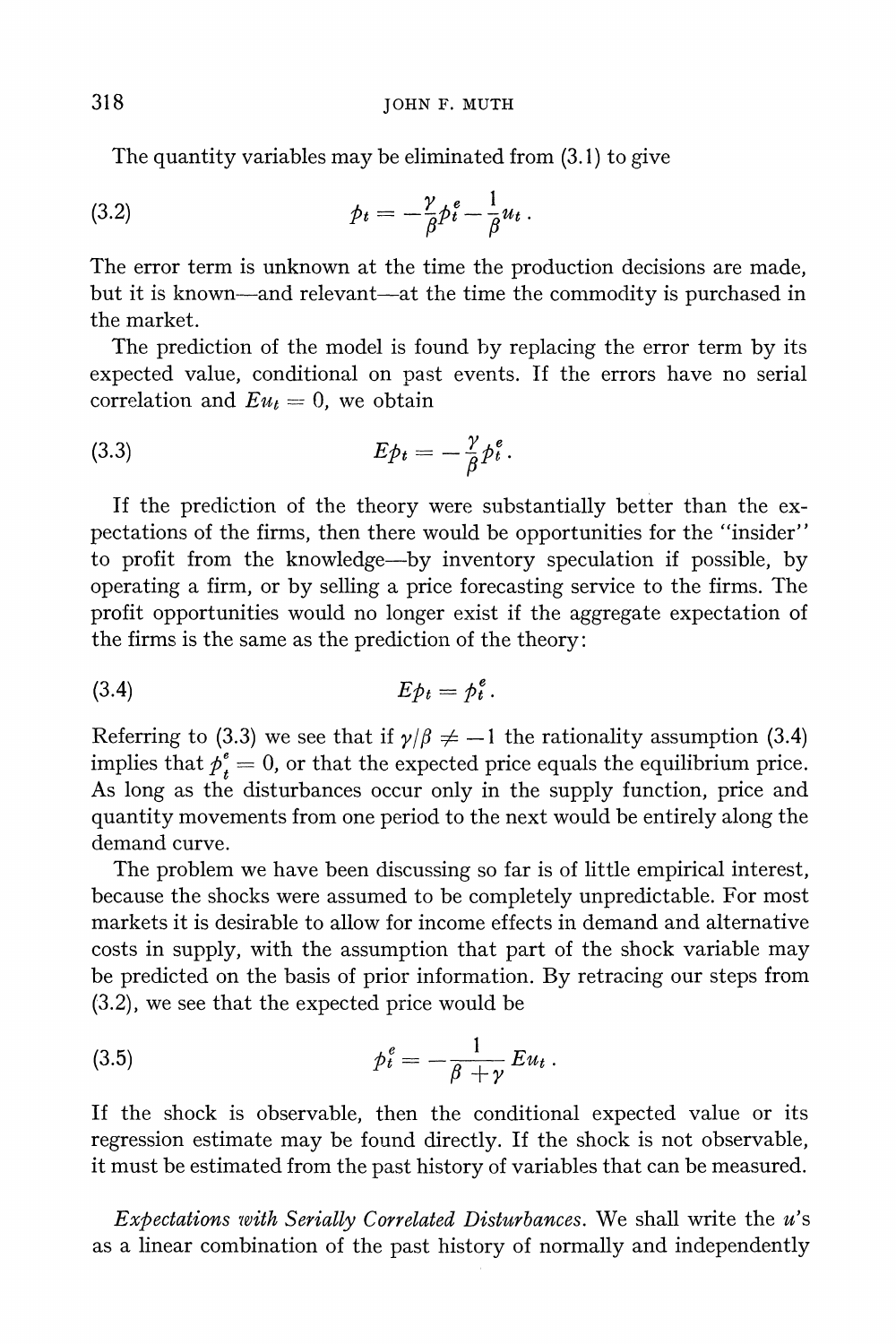distributed random variables  $\varepsilon_t$  with zero mean and variance  $\sigma^2$ :

(3.6) 
$$
u_t = \sum_{i=0}^{\infty} w_i \varepsilon_{t-i} , \qquad E\varepsilon_j = 0 , \qquad E\varepsilon_i \varepsilon_j = \begin{cases} \sigma^2 \text{ if } i = j \\ 0 \text{ if } i \neq j \end{cases}.
$$

**Any desired correlogram in the u's may be obtained by an appropriate choice of the weights wi.** 

**The price will be a linear function of the same independent disturbances; thus** 

**00 (3.7) it- E wiet-iE i=0** 

The expected price given only information through the  $(t-1)$ 'st period has the same form as that in  $(3.7)$ , with the exception that  $\varepsilon_t$  is replaced by **its expected value (which is zero). We therefore have** 

(3.8) 
$$
p_t^e = W_0 E \varepsilon_t + \sum_{i=1}^{\infty} W_i \varepsilon_{t-i} = \sum_{i=1}^{\infty} W_i \varepsilon_{t-i}.
$$

If, in general, we let  $p_{t,L}$  be the price expected in period  $t + L$  on the **basis of information available through the tth period, the formula becomes** 

**00 (3.9) fit-L,L -E Wist-iE i=L** 

**Substituting for the price and the expected price into (3.1), which reflect the market equilibrium conditions, we obtain** 

(3.10) 
$$
W_0 \varepsilon_t + \left(1 + \frac{\gamma}{\beta}\right) \sum_{i=1}^{\infty} W_i \varepsilon_{t-i} = -\frac{1}{\beta} \sum_{i=0}^{\infty} w_i \varepsilon_{t-i}.
$$

Equation  $(3.10)$  is an identity in the  $\varepsilon$ 's; that is, it must hold whatever values of  $\varepsilon_i$  happen to occur. Therefore, the coefficients of the corresponding  $\varepsilon_i$  in the equation must be equal.

The weights  $W_i$  are therefore the following:

(3.11a)  
\n
$$
W_0 = -\frac{1}{\beta} w_0,
$$
\n
$$
W_i = -\frac{1}{\beta + \gamma} w_i
$$
\n
$$
(i = 1, 2, 3, ...).
$$

**Equations (3.1 1) give the parameters of the relation between prices and price expectations functions in terms of the past history of independent shocks. The problem remains of writing the results in terms of the history of observable variables. We wish to find a relation of the form** 

(3.12) 
$$
p_t^e = \sum_{j=1}^{\infty} V_j p_{t-j} .
$$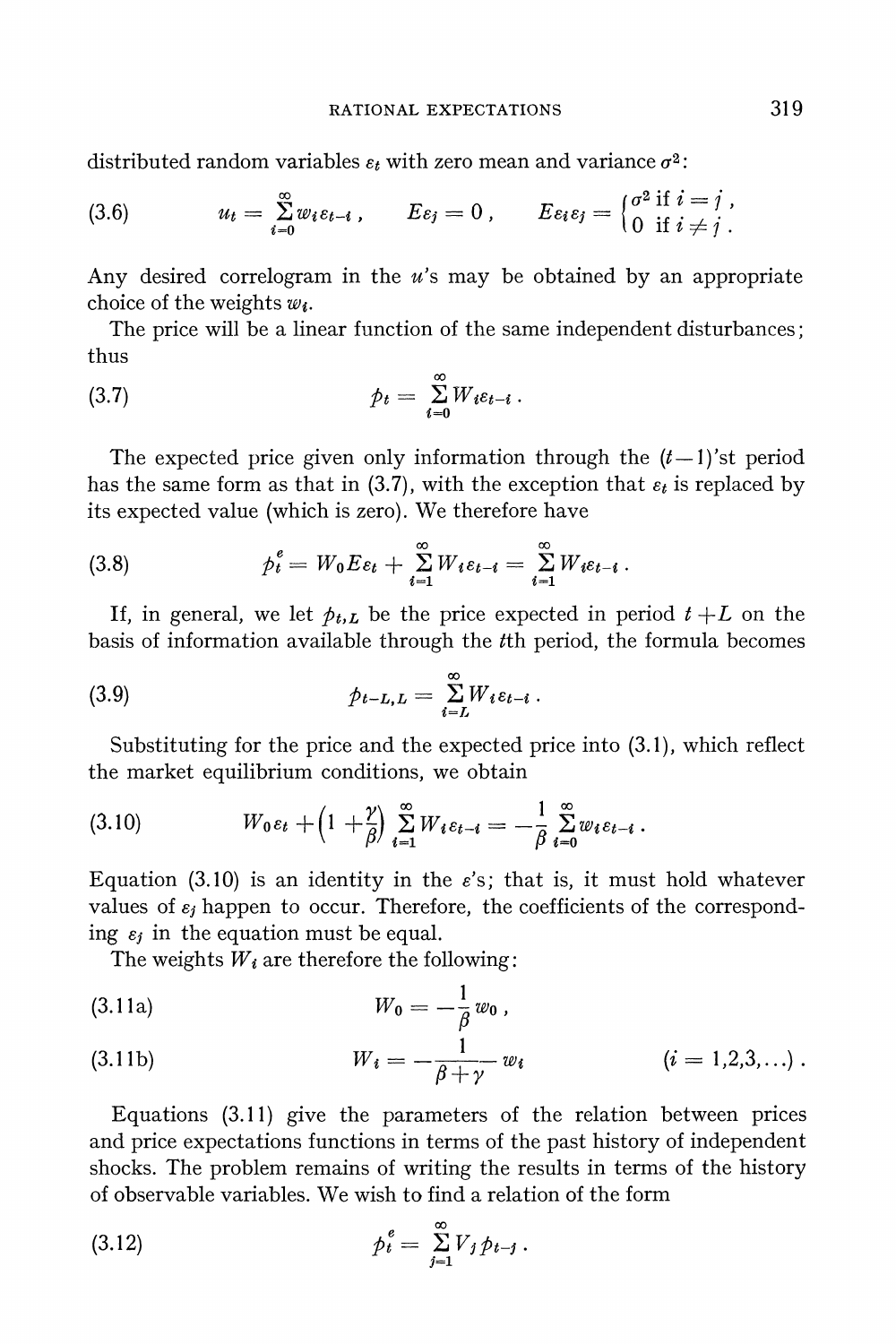We solve for the weights  $V_i$  in terms of the weights  $W_i$  in the following **manner. Substituting from (3.7) and (3.8), we obtain** 

$$
(3.13) \qquad \sum_{i=1}^{\infty} W_i \varepsilon_{t-i} = \sum_{j=1}^{\infty} V_j \sum_{i=0}^{\infty} W_i \varepsilon_{t-i-j} = \sum_{i=1}^{\infty} \left( \sum_{j=1}^{i} V_j W_{i-j} \right) \varepsilon_{t-i}.
$$

**Since the equality must hold for all shocks, the coefficients must satisfy the equations** 

(3.14) 
$$
W_i = \sum_{j=1}^i V_j W_{i-j} \qquad (i = 1, 2, 3, \ldots).
$$

**This is a system of equations with a triangular structure, so that it may be**  solved successively for the coefficients  $V_1$ ,  $V_2$ ,  $V_3$ ,...

**If the disturbances are independently distributed, as we assumed before,**  then  $w_0 = -1/\beta$  and all the others are zero. Equations (3.14) therefore **imply** 

**(3.15a) t** 

(3.15b) 
$$
p_t = p_t^e + W_0 \varepsilon_t = -\frac{1}{\beta} \varepsilon_t.
$$

**These are the results obtained before.** 

**Suppose, at the other extreme, that an exogenous shock affects all future conditions of supply, instead of only the one period. This assumption would be appropriate if it represented how far technological change differed from**  its trend. Because  $u_t$  is the sum of all the past  $\varepsilon_i$ ,  $w_i = 1$  ( $i = 0,1,2,...$ ). **From (3.1 1),** 

(3.16a) 
$$
W_0 = -1/\beta
$$
,

$$
(3.16b) \t Wi = -1/(\beta + \gamma).
$$

**From (3.14) it can be seen that the expected price is a geometrically weighted moving average of past prices:** 

(3.17) 
$$
p_t^e = \frac{\beta}{\gamma} \sum_{j=1}^{\infty} \left( \frac{\gamma}{\beta + \gamma} \right)^j p_{t-j} .
$$

**This prediction formula has been used by Nerlove [26] to estimate the supply elasticity of certain agricultural commodities. The only difference is that our analysis states that the "coefficient of adjustment" in the expectations formula should depend on the demand and the supply coefficients. The geometrically weighted moving average forecast is, in fact, optimal under slightly more general conditions (when the disturbance is composed of both permanent and transitory components). In that case the coefficient will depend on the relative variances of the two components as well as the supply and demand coefficients. (See [24].)**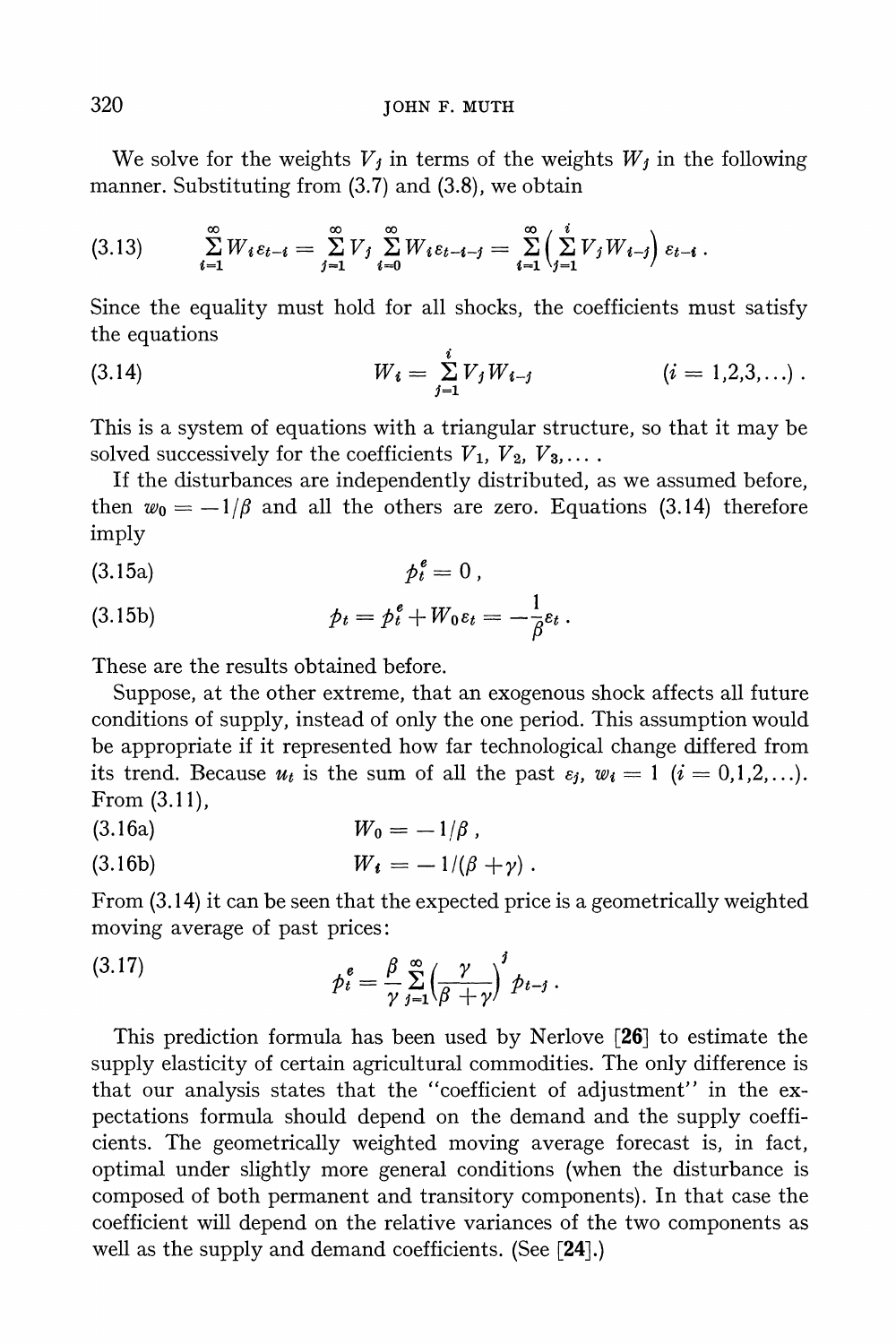**Deviations from Rationality. Certain imperfections and biases in the expectations may also be analyzed with the methods of this paper. Allowing for cross-sectional differences in expectations is a simple matter, because their aggregate effect is negligible as long as the deviation from the rational forecast for an individual firm is not strongly correlated with those of the others. Modifications are necessary only if the correlation of the errors is large and depends systematically on other explanatory variables. We shall examine the effect of over-discounting current information and of differences in the information possessed by various firms in the industry. Whether such biases in expectations are empirically important remains to be seen. I wish only to emphasize that the methods are flexible enough to handle them.** 

**Let us consider first what happens when expectations consistently overor under-discount the effect of current events. Equation (3.8), which gives the optimal price expectation, will then be replaced by** 

(3.18) 
$$
p_t^e = f_1 W_1 \varepsilon_{t-1} + \sum_{i=2}^{\infty} W_i \varepsilon_{t-i}.
$$

**In other words the weight attached to the most recent exogenous dis**turbance is multiplied by the factor  $f_1$ , which would be greater than unity **if current information is over-discounted and less than unity if it is underdiscounted.** 

**If we use (3.18) for the expected price instead of (3.8) to explain market price movements, then (3.1 1) is replaced by** 

(3.19a) 
$$
W_0 = -\frac{1}{\beta} w_0,
$$

$$
(3.19b) \t W_1 = -\frac{1}{\beta + h\gamma} w_1
$$

(3.19c) 
$$
W_i = -\frac{1}{\beta + \gamma} w_i \qquad (i = 2, 3, 4, \ldots).
$$

**The effect of the biased expectations on price movements depends on the statistical properties of the exogenous disturbances.** 

If the disturbances are independent (that is,  $w_0 = 1$  and  $w_i = 0$  for  $i \ge 1$ ), **the biased expectations have no effect. The reason is that successive observations provide no information about future fluctuations.** 

**On the other hand, if all the disturbances are of a permanent type (that**  is,  $w_0 = w_1 = \ldots = 1$ , the properties of the expectations function are **significantly affected. To illustrate the magnitude of the differences, the parameters of the function** 

$$
p_t^e = \sum_{j=1}^{\infty} V_j p_{t-j}
$$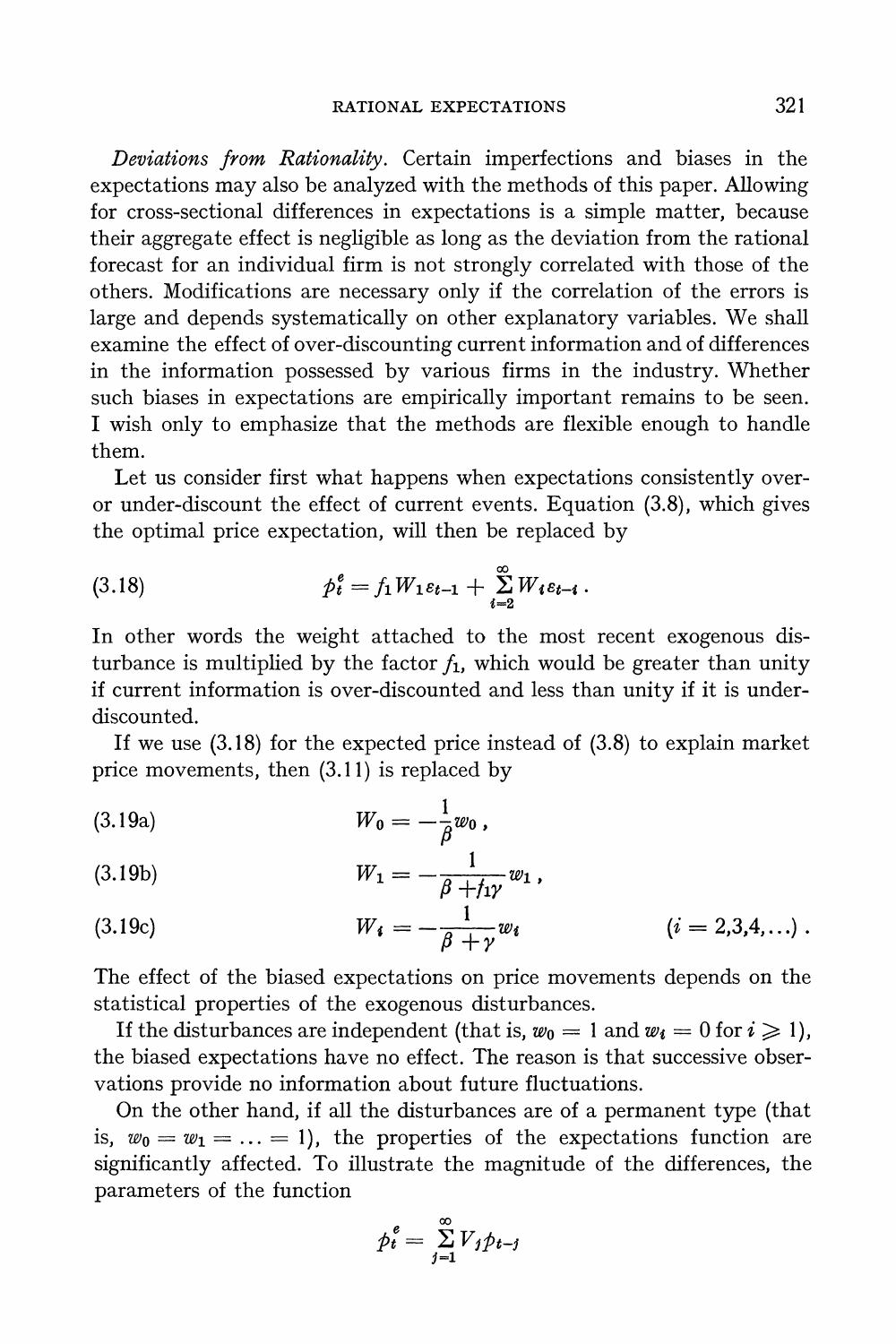are compared in Figure 3.1 for  $\beta = 2\gamma$  and various values of  $f_1$ . If current information is under-discounted ( $f_1 = 1/2$ ), the weight  $V_1$  attached to the latest observed price is very high. With over-discounting  $(f_1 = 2)$ , the **weight for the first period is relatively low.** 



**FIGURE 3.1.-Autoregression Coefficients of Expectations for Biased Use of Recent Information.**  $(w_0 = w_1 = ... = 1)$ .

**The model above can be interpreted in another way. Suppose that some of the firms have access to later information than the others. That is, there is a lag of one period for some firms, which therefore form price expectations according to (3.8). The others, with a lag of two periods, can only use the following:** 

**, 00 (3.20) pt t-= Ew i=2** 

Then the aggregate price expectations relation is the same as  $(3.18)$ , if  $f_1$ **represents the fraction of the firms having a lag of only one period in obtaining market information (that is, the fraction of "insiders").** 

### **4. EFFECTS OF INVENTORY SPECULATION**

**Some of the most interesting questions involve the economic effects of inventory storage and speculation. We can examine the effect by adjoining to (3.1) an inventory demand equation depending on the difference between the expected future price and the current price. As we shall show, the**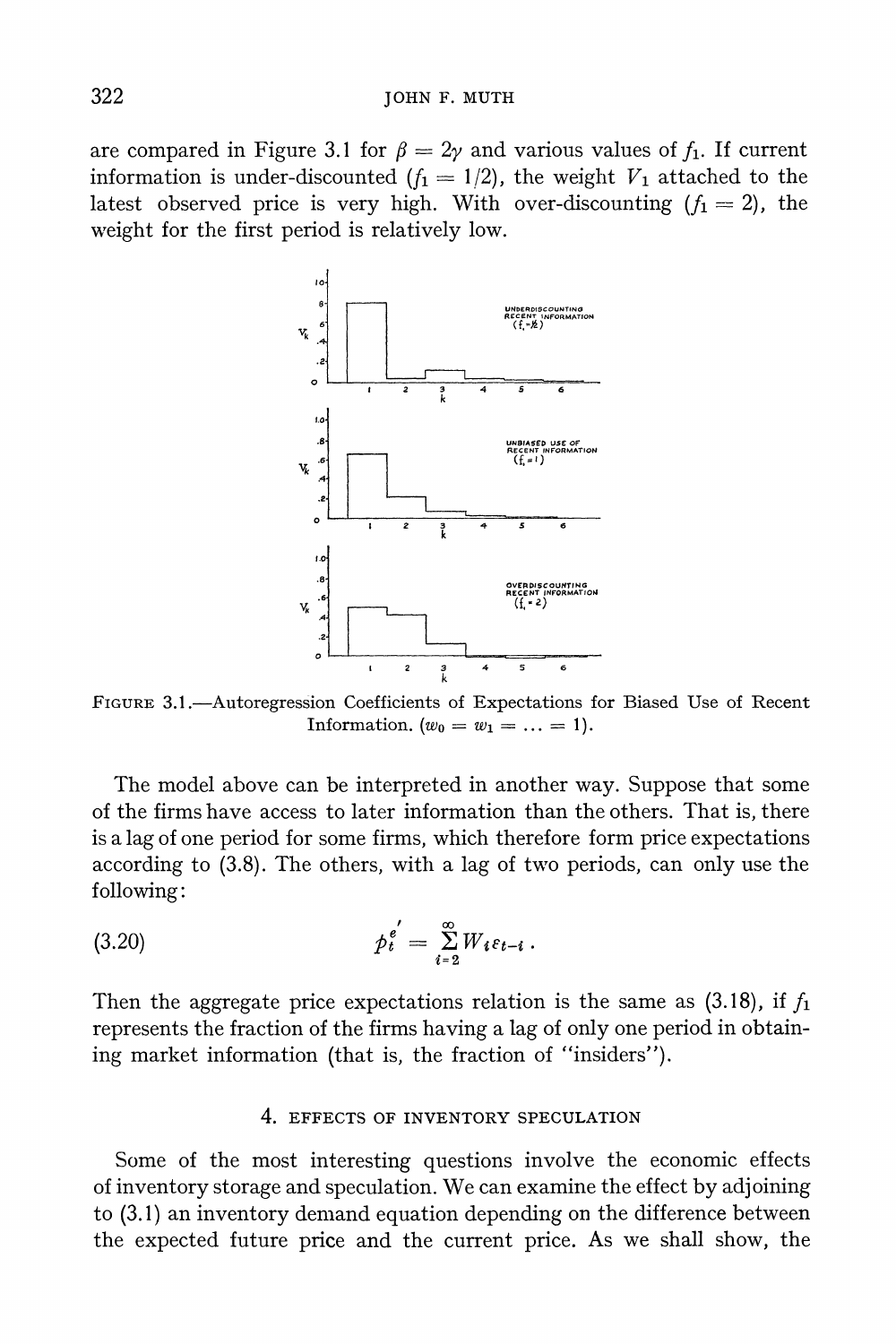**price expectation with independent disturbances in the supply function then turns out to have the form** 

**(4.1) ft'At\_i** 

where the parameter  $\lambda$  would be somewhere between zero and one, its **value depending on the demand, supply, and inventory demand parameters.** 

**Speculation with moderately well-informed price expectations reduces the variance of prices by spreading the effect of a market disturbance over several time periods, thereby allowing shocks partially to cancel one another out. Speculation is profitable, although no speculative opportunities remain. These propositions might appear obvious. Nevertheless, contrary views have been expressed in the literature.6** 

**Before introducing inventories into the market conditions, we shall briefly examine the nature of speculative demand for a commodity.** 

**Optimal Speculation. We shall assume for the time being that storage, interest, and transactions costs are negligible. An individual has an opportunity to purchase at a known price in the tth period for sale in the succeeding**  period. The future price is, however, unknown. If we let  $I_t$  represent the **speculative inventory at the end of the tth period,7 then the profit to be realized is** 

(4.2) 
$$
\pi_t = I_t(p_{t+1} - p_t).
$$

**Of course, the profit is unknown at the time the commitment is to be made. There is, however, the expectation of gain.** 

**The individual demand for speculative inventories would presumably be based on reasoning of the following sort. The size of the commitment depends on the expectation of the utility of the profit. For a sufficiently small range of variation in profits, we can approximate the utility function by the first few terms of its Taylor's series expansion about the origin:** 

(4.3) 
$$
u_t = \phi(\pi_t) = \phi(0) + \phi'(0)\pi_t + \frac{1}{2}\phi''(0)\pi_t^2 + \dots
$$

**The expected utility depends on the moments of the probability distribu**tion of  $\pi$ :

(4.4) 
$$
E u_t = \phi(0) + \phi'(0) E \pi_t + \frac{1}{2} \phi''(0) E \pi_t^2 + \dots
$$

**<sup>6</sup>See Baumol [5]. His conclusions depend on a nonspeculative demand such that prices would be a pure sine function, which may always be forecast perfectly.** 

**7 Speculative inventories may be either positive or negative.**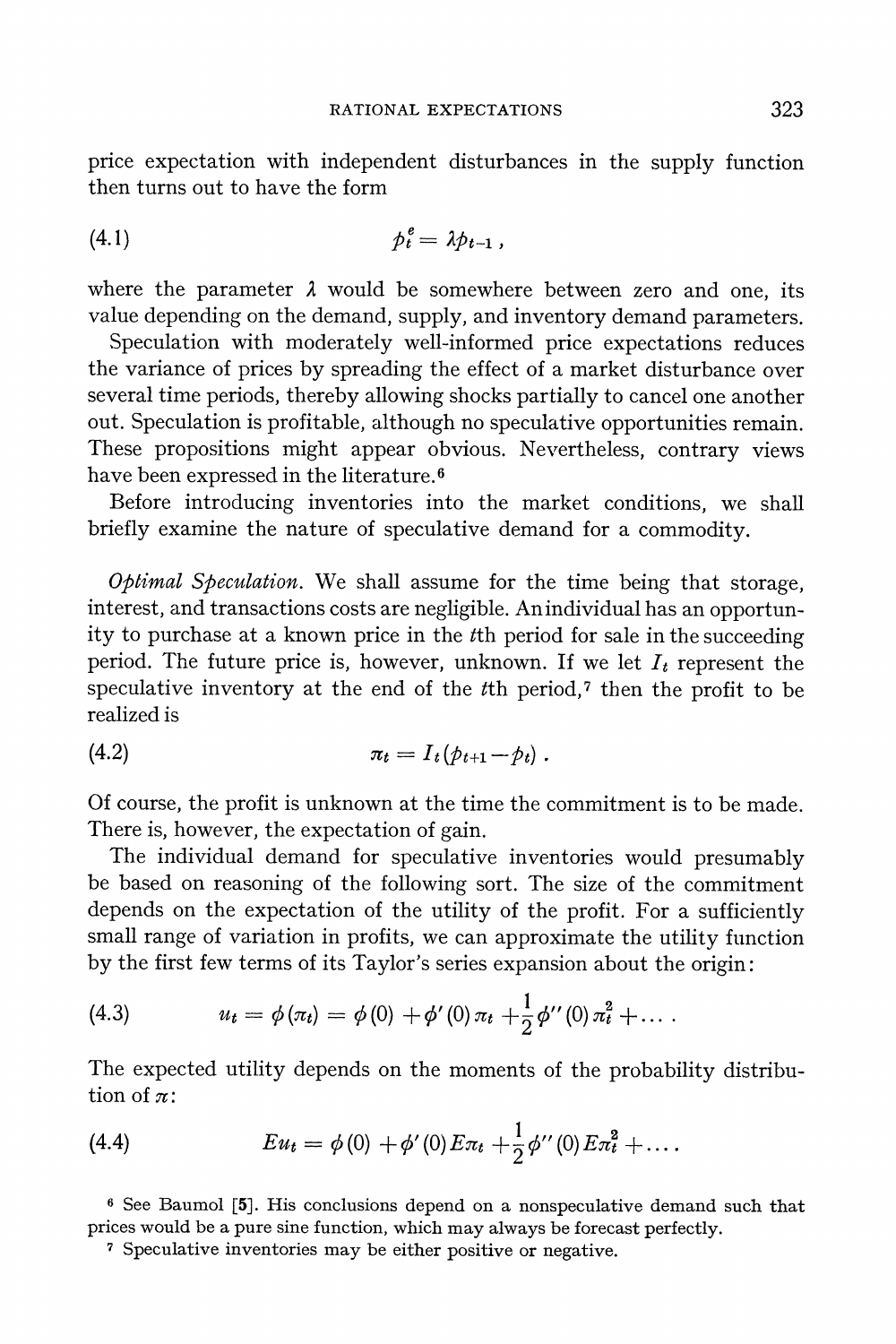**From (4.2) the first two moments may be found to be** 

(4.5a) 
$$
E\pi_t = I_t(p_{t+1}^e - p_t),
$$

(4.5b) 
$$
E\pi_t^2 = I_t^2[\sigma_{t,1}^2 + (p_{t+1}^e - p_t)^2],
$$

where  $p_{t+1}^e$  is the conditional mean of the price in period  $t + 1$  (given all **information** through period t) and  $\sigma_{t,1}^2$  is the conditional variance. The **expected utility may therefore be written in terms of the inventory position as follows:** 

$$
(4.6) \ E u_t = \phi(0) + \phi'(0) I_t (\rho_{t+1}^e - p_t) + \frac{1}{2} \phi''(0) I_t^2 [\sigma_{t,1}^2 + (\rho_{t+1}^e - p_t)^2] + \ldots
$$

**The inventory therefore satisfies the condition** 

$$
(4.7) \quad \frac{dEu}{dI_t} = \phi'(0) \left( p_{t+1}^e - p_t \right) + \phi''(0) I_t[\sigma_{t,1}^2 + (p_{t+1}^e - p_t)^2] + \ldots = 0
$$

**The inventory position would, to a first approximation, be given by** 

(4.8) 
$$
I_t = -\frac{\phi'(0)(p_{t+1}^{\theta} - p_t)}{\phi''(0)[\sigma_{t,1}^2 + (p_{t+1}^{\theta} - p_t)^2]}.
$$

If  $\phi'(0) > 0$  and  $\phi''(0) < 0$ , the above expression is an increasing function **of the expected change in prices (as long as it is moderate).** 

**At this point we make two additional assumptions: (1) the conditional variance,**  $\sigma_{t,1}^{2}$ , is independent of  $p_{t}^{e}$ , which is true if prices are normally **distributed, and (2) the square of the expected price change is small relative to the variance. The latter assumption is reasonable because the original expansion of the utility function is valid only for small changes. Equation (4.8) may then be simplified to8** 

$$
(4.9) \t\t\t I_t = \alpha (p_{t+1}^e - p_t) ,
$$

where  $\alpha = -\phi'(0)/\phi''(0)\sigma_{t,1}^2$ .

Note that the coefficient  $\alpha$  depends on the commodity in only one way: **the variance of price forecasts. The aggregate demand would, in addition, depend on who holds the stocks as well as the size of the market. For some commodities, inventories are most easily held by the firms.9 If an organized futures exchange exists for the commodity, a different population would** 

**8 This form of the demand for speculative inventories resembles that of Telser [31] and Kaldor [20].** 

**9 Meat, for example, is stored in the live animals or in any curing or ageing process.**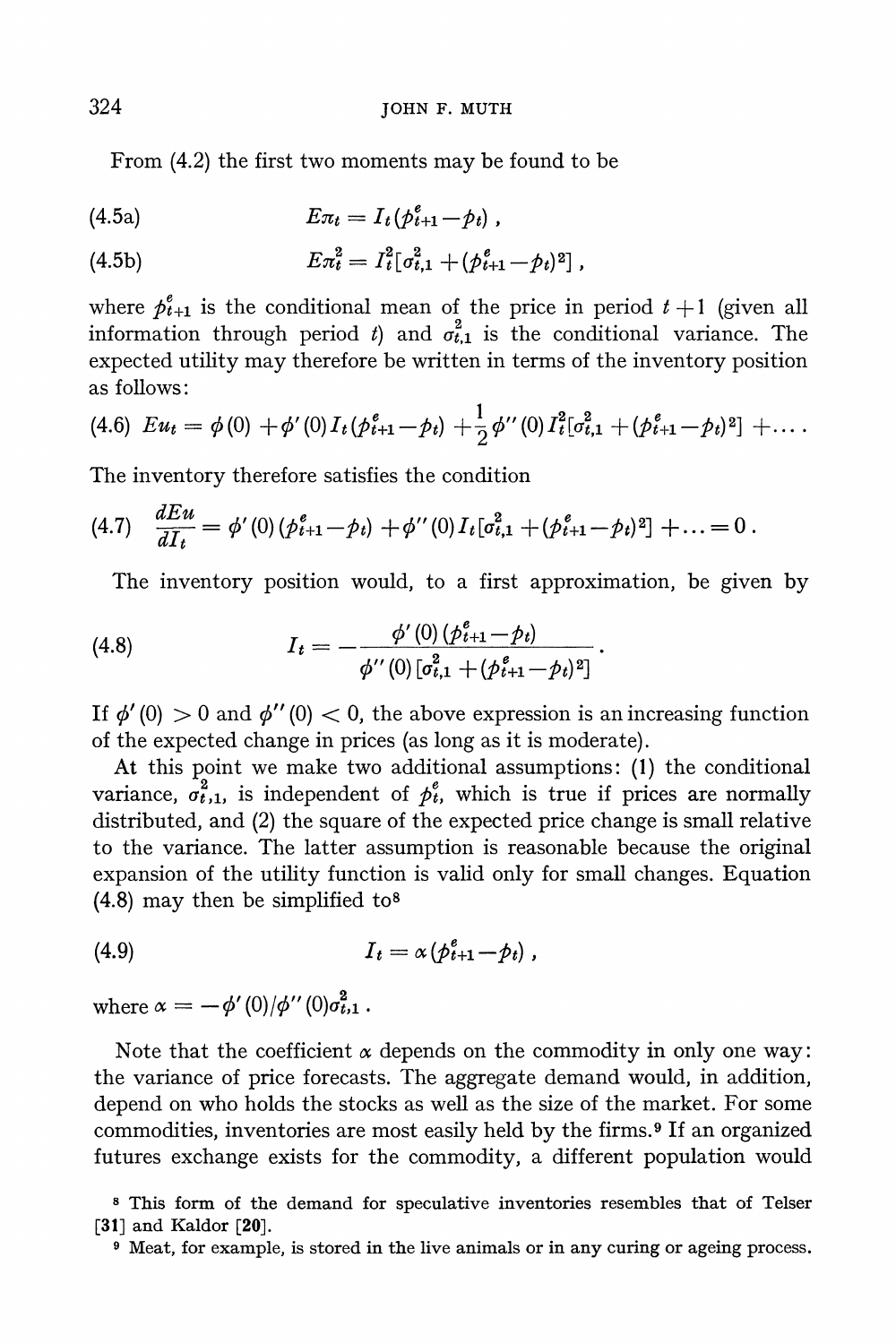**be involved. In a few instances (in particular, durable goods), inventory accumulation on the part of households may be important.** 

**The original assumptions may be relaxed, without affecting the results significantly, by introducing storage or interest costs. Margin requirements may, as well, limit the long or short position of an individual. Although such requirements may primarily limit cross-sectional differences in positions, they may also constrain the aggregate inventory. In this case, we might reasonably expect the aggregate demand function to be nonlinear with an upper "saturation" level for inventories. (A lower level would appear for aggregate inventories approaching zero.)** 

**Because of its simplicity, however, we shall use (4.9) to represent inventory demand.** 

**Market Adjustments. We are now in a position to modify the model of Section 3 to take account of inventory variations. The ingredients are the supply and demand equations used earlier, together with the inventory**  equation. We repeat the equations below  $(P_t)$  represents production and  $C_t$ **consumption during the tth period:** 

$$
(4.10a) \tCt = -\beta pt \t(Demand),
$$

$$
(4.10b) \t\t\t P_t = \gamma p_t^e + u_t \t\t\t (Supply),
$$

(4.10c) 
$$
I_t = \alpha(\hat{p}_{t+1}^e - \hat{p}_t) \qquad \text{(Inventory speculation)}.
$$

**The market equilibrium conditions are** 

$$
(4.11) \tCt + It = Pt + It-1
$$

**Substituting (4. 10) into (4.1 1), the equilibrium can be expressed in terms of prices, price expectations, and the disturbance, thus** 

(4.12) 
$$
-(\alpha + \beta)p_t + \alpha p_{t+1}^e = (\alpha + \gamma)p_t^e - \alpha p_{t-1} + u_t.
$$

**The conditions above may be used to find the weights of the regression functions for prices and price expectations in the same way as before. Substituting from (3.6), (3.7), and (3.8) into (4.12), we obtain** 

(4.13)  
\n
$$
-(\alpha + \beta) \sum_{i=0}^{\infty} W_i \varepsilon_{t-i} + \alpha \sum_{i=1}^{\infty} W_i \varepsilon_{t+1-i}
$$
\n
$$
= (\alpha + \gamma) \sum_{i=1}^{\infty} W_i \varepsilon_{t-i} - \alpha \sum_{i=0}^{\infty} W_i \varepsilon_{t-1-i} + \sum_{i=0}^{\infty} w_i \varepsilon_{t-i}.
$$

In order that the above equation hold for all possible  $\varepsilon$ 's, the corresponding **coefficients must, as before, be equal. Therefore, the following system of**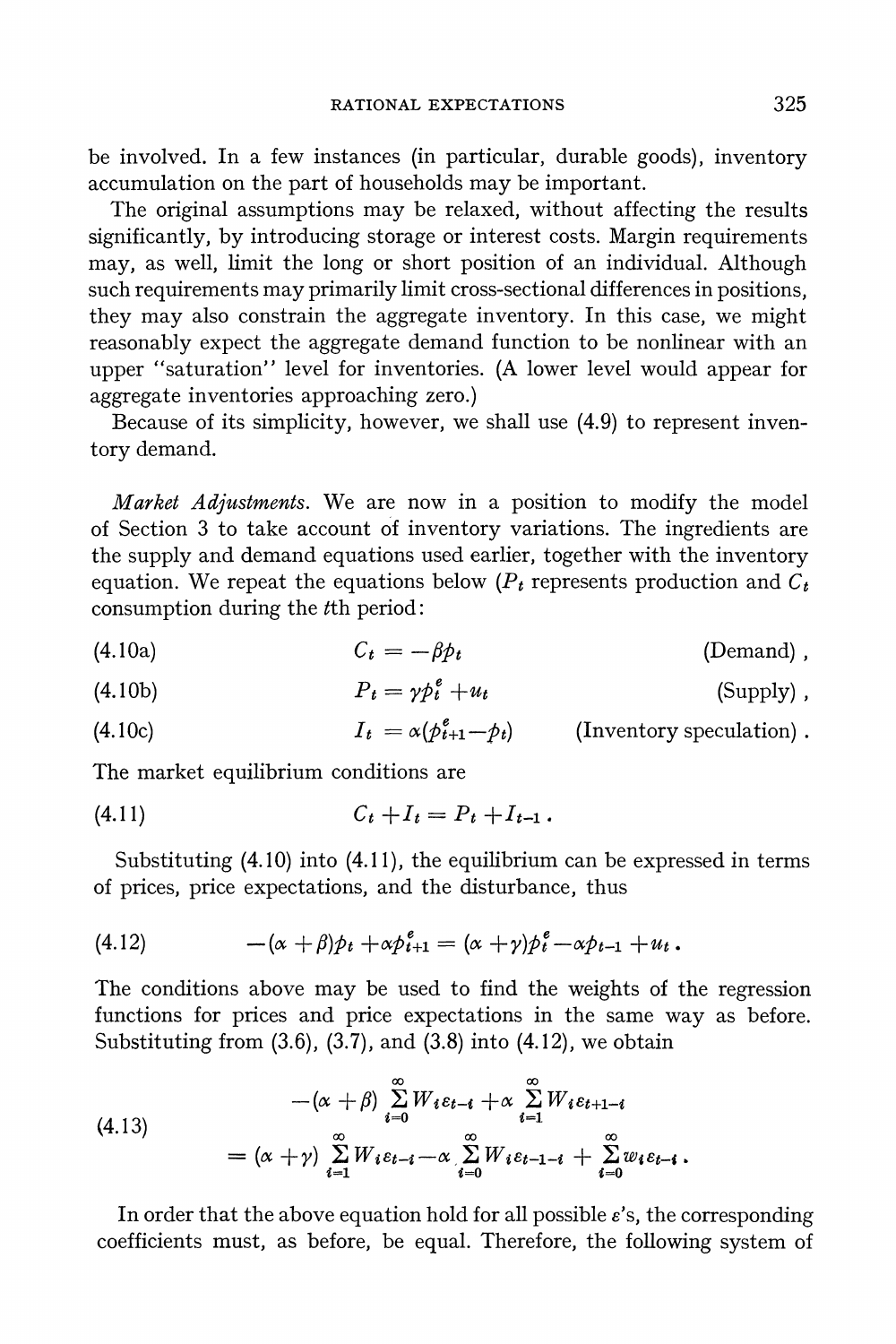**equations must be satisfied:10** 

(4.14a) 
$$
-(\alpha + \beta) W_0 + \alpha W_1 = w_0,
$$

**(4.14b)**  $\alpha W_{i-1} - (2\alpha + \beta + \gamma) W_i + \alpha W_{i+1} = w_i \qquad (i = 1, 2, 3, \ldots).$ 

**Provided it exists, the solution of the homogeneous system would be of the form** 

$$
(4.15) \t\t W_k = c \lambda_1^k,
$$

where  $\lambda_1$  is the smaller root of the characteristic equation

(4.16) 
$$
\alpha - (2\alpha + \beta + \gamma)\lambda + \alpha\lambda^2 = \alpha(1-\lambda)^2 - (\beta + \gamma)\lambda = 0.
$$

 $\lambda_1$  is plotted against positive values of  $\alpha/(\beta + \gamma)$  in Figure 4.1.



FIGURE **4.1.**—Characteristic Root as a Function of  $\alpha/(\beta + \gamma)$ .

**A unique, real, and bounded solution to (4.14) will exist if the roots of the characteristic equation are real. The roots occur in reciprocal pairs, so that if they are real and distinct exactly one will have an absolute value less than unity. For a bounded solution the coefficient of the larger root vanishes; the initial condition is then fitted to the coefficient of the smaller root.** 

**The response of the price and quantity variables will be dynamically stable, therefore, if the roots of the characteristic equation are real. It is easy to see that they will be real if the following inequalities are satisfied:** 

$$
\alpha > 0
$$
 (4.17a)

$$
\beta + \gamma > 0.
$$

**The first condition requires that speculators act in the expectation of gain (rather than loss). The second is the condition for Walrasian stability. Hence an assumption about dynamic stability implies rather little about** 

**10 The same system appears in various contexts with embarrassing frequency. See Holt et al. [17] and Muth [24].**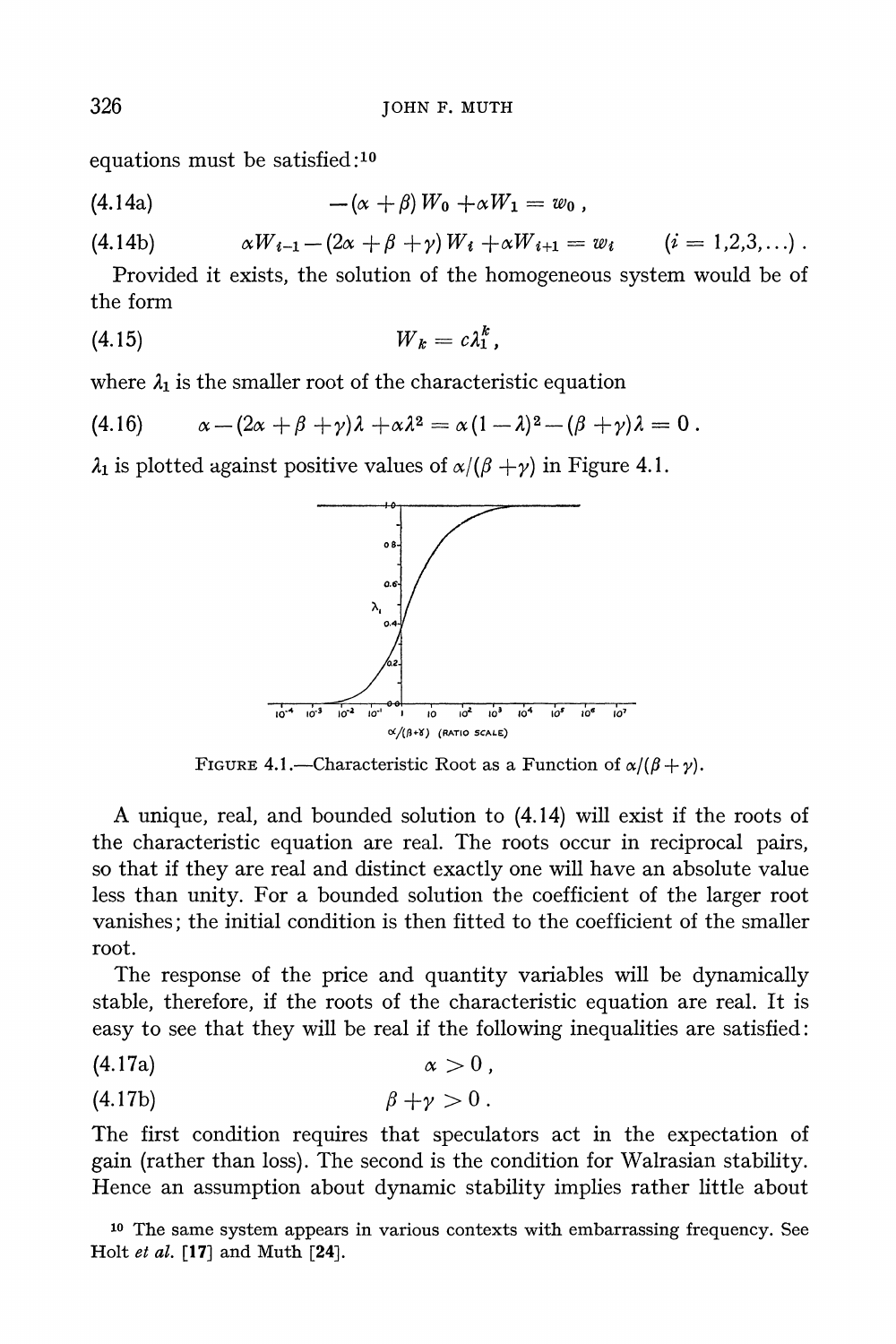**the demand and supply coefficients. It should be observed that (4.17) are not necessary conditions for stability. The system will also be stable if both**  inequalities in (4.17) are reversed (!) or if  $0 > \alpha/(\beta + \gamma) > -1/4$ . If  $\alpha = 0$ , **there is no "linkage" from one period of time to another, so the system is**  dynamically stable for all values of  $\beta + \gamma$ .

**Suppose, partly by way of illustration, that the exogenous disturbances**  affecting the market are independently distributed. Then we can let  $w_0 = 1$ and  $w_i = 0$  ( $i \ge 1$ ). The complementary function will therefore be the **complete solution to the resulting difference equation. By substituting (4.15) into (4.14a), we evaluate the constant and find** 

(4.18) 
$$
W_k = -\frac{1}{(\alpha + \beta) - \alpha \lambda_1} \lambda_1^k.
$$

The weights  $V_k$  may be found either from  $(3.14)$  or by noting that the **resulting stochastic process is Markovian. At any rate, the weights are** 

(4.19) 
$$
V_k = \begin{cases} \lambda_1, & k = 1 \\ 0, & k > 1 \end{cases}.
$$

**The expected price is therefore correlated with the previous price, and**  the rest of the price history conveys no extra information, *i.e.*,

**(4.20) pt ipt-\_** 

**where the parameter depends on the coefficients of demand, supply, and inventory speculation according to (4.16) and is between 0 and 1. If inven**tories are an important factor in short-run price determination,  $\lambda_1$  will be **very nearly unity so that the time series of prices has a high positive serial**  correlation.<sup>11</sup> If inventories are a negligible factor,  $\lambda_1$  is close to zero and **leads to the results of Section 3.** 

**Effects of Inventory Speculation. Substituting the expected price, from (4.20), into (4.10), we obtain the following system to describe the operation of the market:** 

$$
(4.21a) \tCt = -\beta pt,
$$

$$
(4.21b) \t\t\t P_t = \gamma \lambda_1 p_{t-1} + \varepsilon_t ,
$$

$$
(4.21c) \t I_t = -\alpha(1-\lambda_1) p_t.
$$

**The market conditions can be expressed in terms of supply and demand by including the inventory carryover with production and inventory carry-**

**11 If the production and consumption flows are negligible comparedwiththe speculative inventory level, the process approaches a random walk. This would apply to daily or weekly price movements of a commodity whose production lag is a year. Cf. Kendall [22].**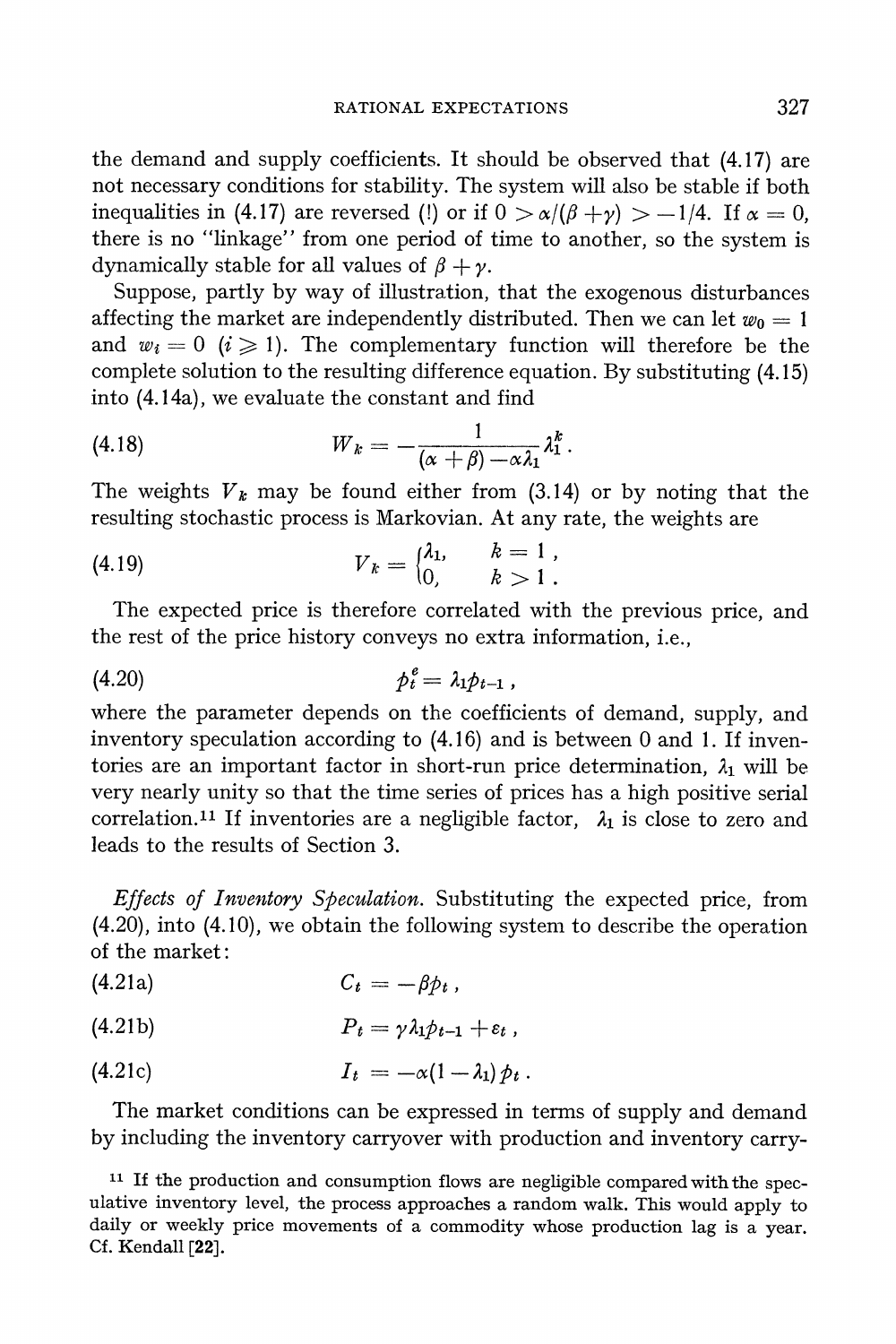| Description |                                            | Symbol                | General<br>Formula                                   | Approximation<br>for Small $\alpha$                              |
|-------------|--------------------------------------------|-----------------------|------------------------------------------------------|------------------------------------------------------------------|
|             | 1. Characteristic root                     | $\lambda_1$           | [eq.(4.16)]                                          | $\alpha/(\beta + \gamma)$                                        |
|             | 2. Standard deviation<br>of prices         | $\sigma_{\bm{v}}$     | $ W_0 (1-\lambda_1^2)^{-1/2}\sigma$                  | $\frac{1}{\beta}\left(1-\frac{\alpha}{\beta}\right)\sigma$       |
|             | 3. Standard deviation<br>of expected price | $\sigma_p^e$          | $\lambda_1 \sigma_p$                                 | $\frac{1}{\beta(\beta+\gamma)}\sigma$                            |
|             | 4. Standard deviation<br>of output         | $\sigma_P$            | $(\sigma^2 + \gamma^2 \lambda_1^2 \sigma_p^2)^{1/2}$ | $\left[1+\frac{\alpha\gamma}{2\beta(\beta+\gamma)}\right]\sigma$ |
|             | 5. Mean producers'<br>revenue              | $EP_t$ $p_t$          | $\nu \lambda_1^2 \sigma_n^2 + W_0 \sigma^2$          | $-\frac{1}{\beta}\left(1-\frac{\alpha}{\beta}\right)\sigma^2$    |
|             | 6. Mean speculators'<br>revenue            | $EI_t(p_{t+1} - p_t)$ | $\alpha {(1-\lambda_1)}^2 {\sigma}_n^2$              | $\alpha\sigma^2$                                                 |
|             | 7. Mean consumers'<br>expenditure          | $EC_{t}p_{t}$         | $-\beta \sigma_p^2$                                  | $-\frac{1}{\beta}\left(1-\frac{2\alpha}{\rho}\right)\sigma^2$    |

**TABLE 4.1 EFFECTS OF INVENTORY SPECULATION** 

*Notes*: (1)  $\sigma$  is the standard deviation of the disturbance in the supply function (4.10b) with  $w_0 = 1$  and  $w_1 = w_2 = 1$  $\mu_0 := 0$ .<br> **(2)**  $W_0 = -1/[\beta + \alpha(1 - \lambda_1)]$ 

**forward with consumption; thus,** 

(4.22) 
$$
Q_t = C_t + I_t
$$
 (Demand),  
\n
$$
Q_t = P_t + I_{t-1}
$$
 (Supply).

**Substituting from (4.21) we obtain the system:** 

(4.23a) 
$$
Q_t = -[\beta + \alpha (1 - \lambda_1)] p_t
$$
 (Demand),

(4.23b) 
$$
Q_t = [\gamma \lambda_1 - \alpha (1 - \lambda_1)] p_{t-1} + \varepsilon_t \qquad \text{(Supply)}.
$$

**The coefficient in the supply equation is reduced while that of the demand equation is increased. The conclusions are not essentially different from those of Hooton [18]. The change is always enough to make the dynamic response stable.** 

**If price expectations are in fact rational, we can make some statements about the economic effects of commodity speculation. (The relevant formulas are summarized in Table 4.1.) Speculation reduces the variance of prices by spreading the effect of a disturbance over several time periods. From**  Figure 4.2, however, we see that the effect is negligible if  $\alpha$  is much less than the sum of  $\beta$  and  $\gamma$ . The standard deviation of expected prices first increases with  $\alpha$  because speculation makes the time series more predictable and then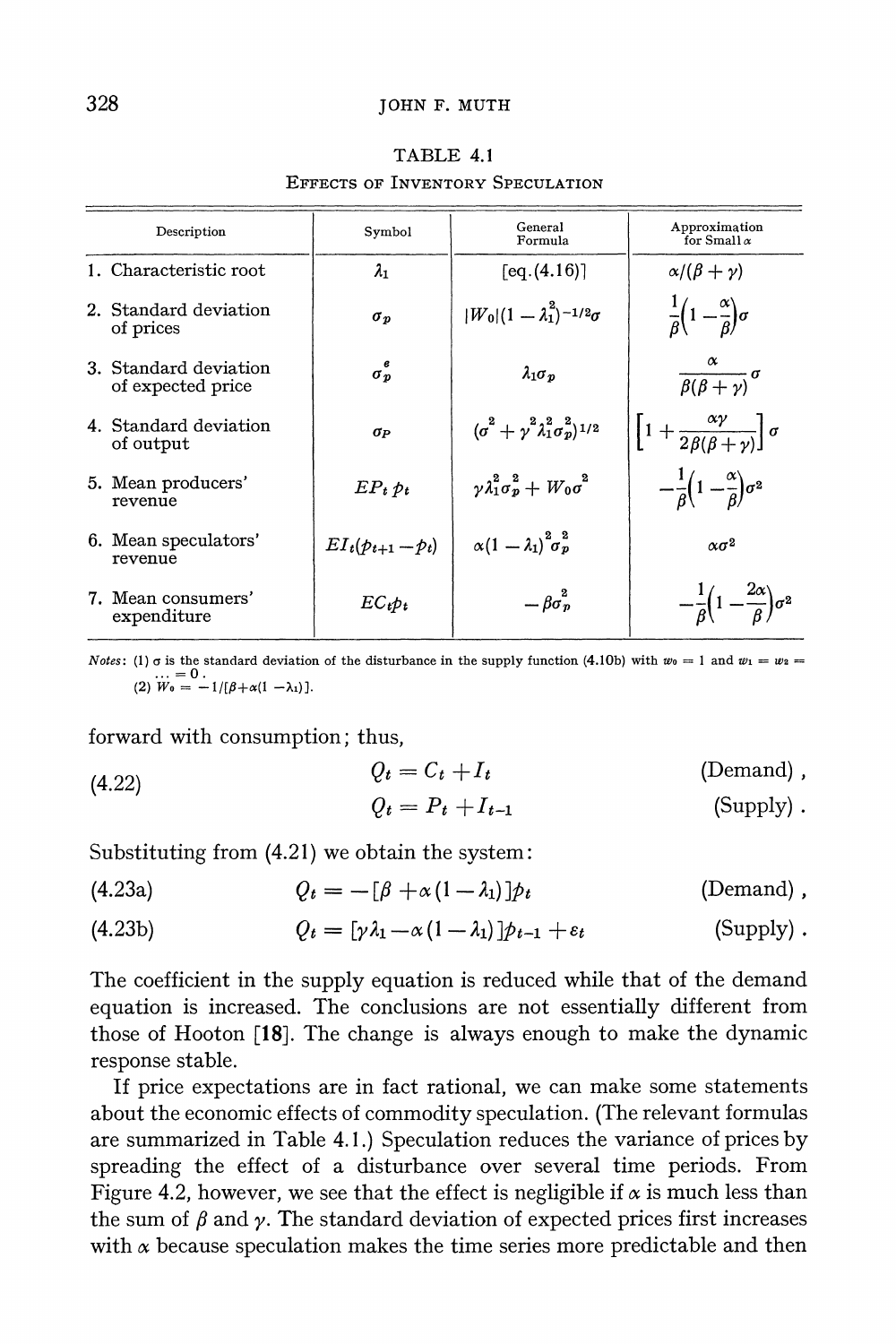**decreases because of the small variability of actual prices. The variability of factor inputs and production follows roughly the same pattern (cf. Kaldor [20]).** 



**FIGURE 4.2.-Standard Deviation of Prices and Expected Prices as a Function of**   $\alpha/(\beta + \gamma)$  for  $\beta = \gamma$ .

**In Figure 4.3 we see that mean income to speculators is always positive and has a maximum value slightly to the left of that for expected prices.**  Producers' revenue and consumers' expenditures both increase with  $\alpha$ . **Consumers' expenditures increase at first a little faster than the revenue of the producers. The effect of speculation on welfare is therefore not obvious.** 



**FIGURE 4.3.-Mean Income of Producers and Speculators, and Mean Expenditures**  of Consumers as a Function of  $\alpha/(\beta + \gamma)$  for  $\beta = \gamma$ .

The variability of prices for various values of  $\gamma/\beta$  is plotted as a function of  $\alpha/\beta$  in Figure 4.4. The general shape of the curve is not affected by values of  $\gamma/\beta$  differing by as much as a factor of 100. The larger the supply coeffi**cient, however, the sharper is the cut-off in price variability.**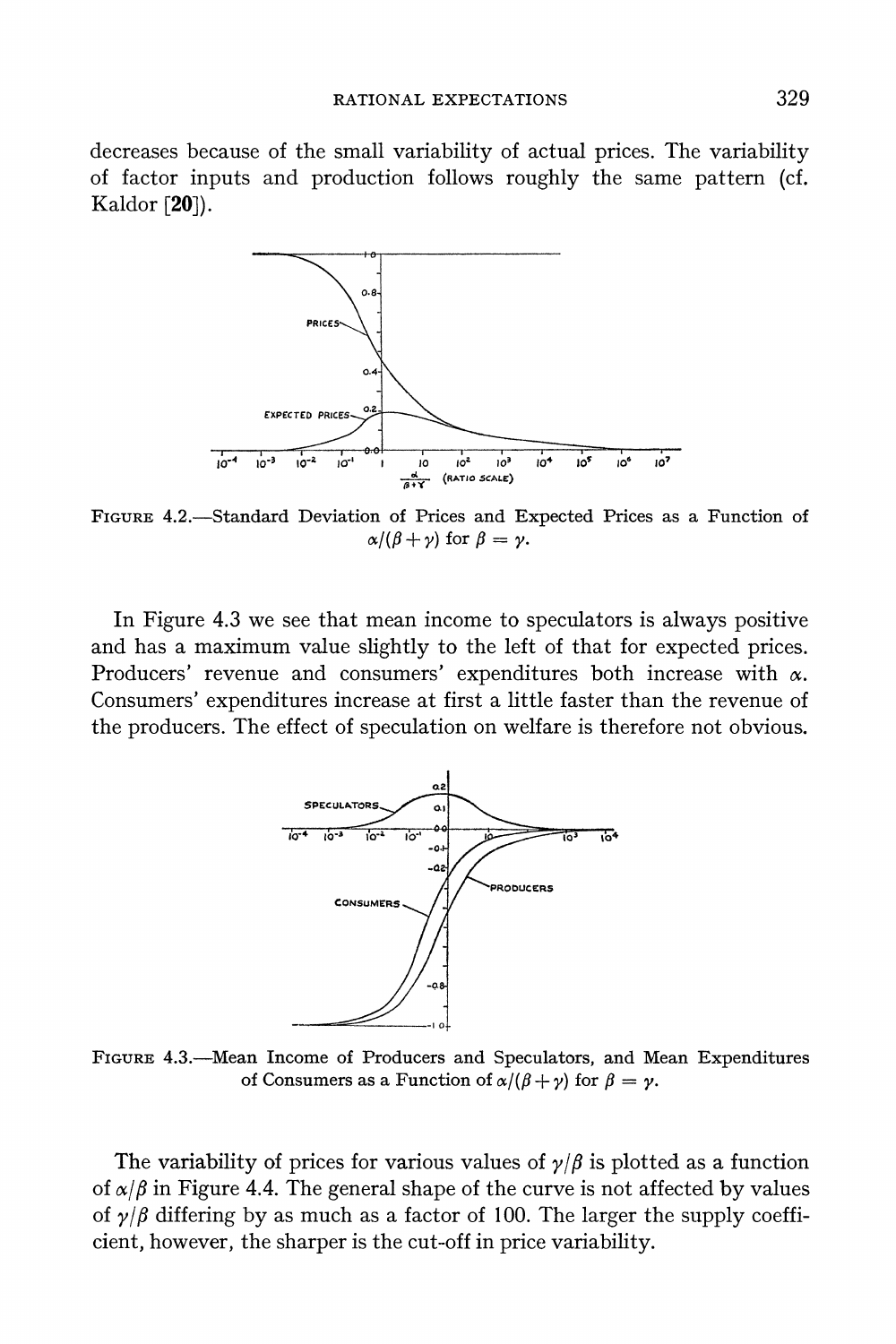

FIGURE 4.4-Standard Deviation of Prices for Various Values of  $\gamma/\beta$  as a Function of  $\alpha/\beta$ .

#### **5. RATIONALITY AND COBWEB THEOREMS**

**It is rather surprising that expectations have not previously been regarded as rational dynamic models, since rationality is assumed in all other aspects of entrepreneurial behavior. From a purely theoretical standpoint, there are good reasons for assuming rationality. First, it is a principle applicable to all dynamic problems (if true). Expectations in different markets and systems would not have to be treated in completely different ways. Second, if expectations were not moderately rational there would be opportunities for economists to make profits in commodity speculation, running a firm, or selling the information to present owners. Third, rationality is an assumption that can be modified. Systematic biases, incomplete or incorrect information, poor memory, etc., can be examined with analytical methods based on rationality.** 

**The only real test, however, is whether theories involving rationality explain observed phenomena any better than alternative theories. In this section we shall therefore compare some of the empirical implications of the rational expectations hypothesis with those of the cobweb "theorem." The effects of rational expectations are particularly important because the cobweb theorem has often been regarded as one of the most successful attempts at dynamic economic theories (e.g., Goodwin [13]). Few students of agricultural problems or business cycles seem to take the cobweb theorem very seriously, however, but its implications do occasionally appear. For example, a major cause of price fluctuations in cattle and hog markets is sometimes believed to be the expectations of farmers themselves (Jesness [19]). Dean and Heady [10] have also suggested more extensive governmental forecasting and outlook services in order to offset an increasing tendency toward instability of hog prices due to a secular decrease in the elasticity of demand.**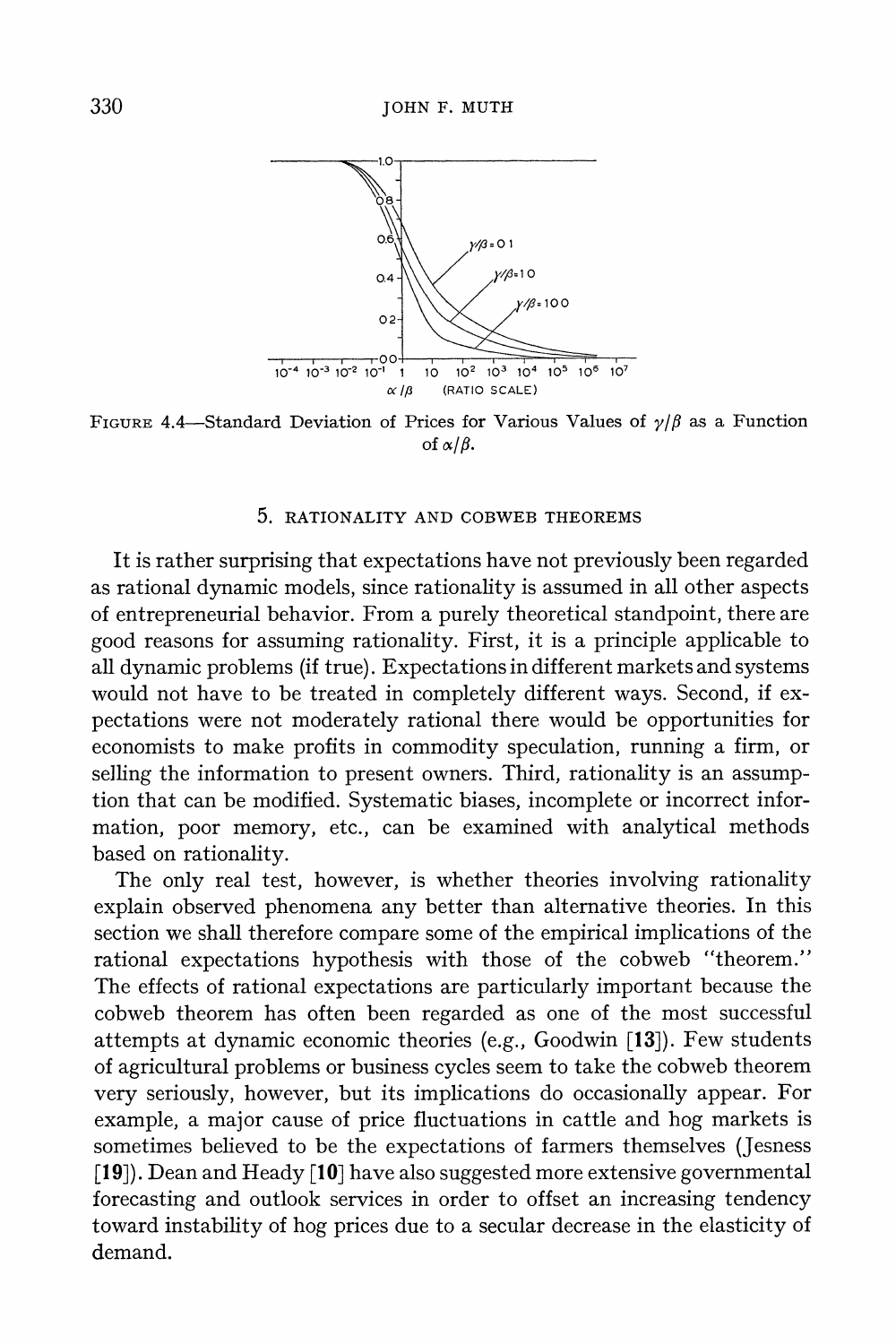**Imfplications of Cobweb Theorems. If the market equilibrium conditions of (3.1) are subjected to independent shocks in the supply function, the prediction of the theory would be** 

(5.1) 
$$
E(p_t | p_{t-1}, p_{t-2}, \ldots) = -\frac{\gamma}{\beta} p_t^e.
$$

**As a result, the prediction of the cobweb theory would ordinarily have the sign opposite to that of the firms. This, of course, has been known for a long time. Schultz noted that the hypothesis implies farmers do not learn from experience, but added: "Such a behavior is not to be ruled out as extremely improbable" [27, p. 78].** 

**The various theories differ primarily in what is assumed about price expectations. The early contributors (through Ezekiel [11]) have assumed that the expected price is equal to the latest known price. That is,** 

$$
(5.2) \qquad \qquad \mathit{p}_t^e = \mathit{p}_{t-1}
$$

**Goodwin [13] proposed the extrapolation formula,** 

(5.3) 
$$
p_t^e = p_{t-1} - \varrho (p_{t-1} - p_{t-2}).
$$

**That is, a certain fraction of the latest change is added on to the latest**  observed price. Depending on the sign of  $\rho$ , which should be between  $-1$ and  $+1$ , we can get a greater variety of behavior. It is still the case, however, **that farmers' expectations and the prediction of the model have the opposite sign.** 

**A third expectations formula is much more recent. The adaptive expectations model, used by Nerlove [25], satisfies the following equation:** 

(5.4) 
$$
p_t^e = p_{t-1}^e + \eta (p_{t-1} - p_{t-1}^e).
$$

**The forecast is changed by an amount proportional to the most recently observed forecast error. The solution of the difference equation gives the price expectation as a geometrically weighted moving average:** 

(5.5) 
$$
\qquad \qquad \rho_t^e = \eta \sum_{j=0}^{\infty} (1-\eta)^j p_{t-j} \, .
$$

**Certain properties of the cobweb models are compared with the rational model in Table 5.1 for shocks having no serial correlation. Such comparisons are a little treacherous because most real markets have significant income effects in demand, alternative costs in supply, and errors in both behavioral equations. To the extent that these effects introduce positive serial correlation in the residuals, the difference between the cobweb and rational models would be diminished. Subject to these qualifications, we shall compare the**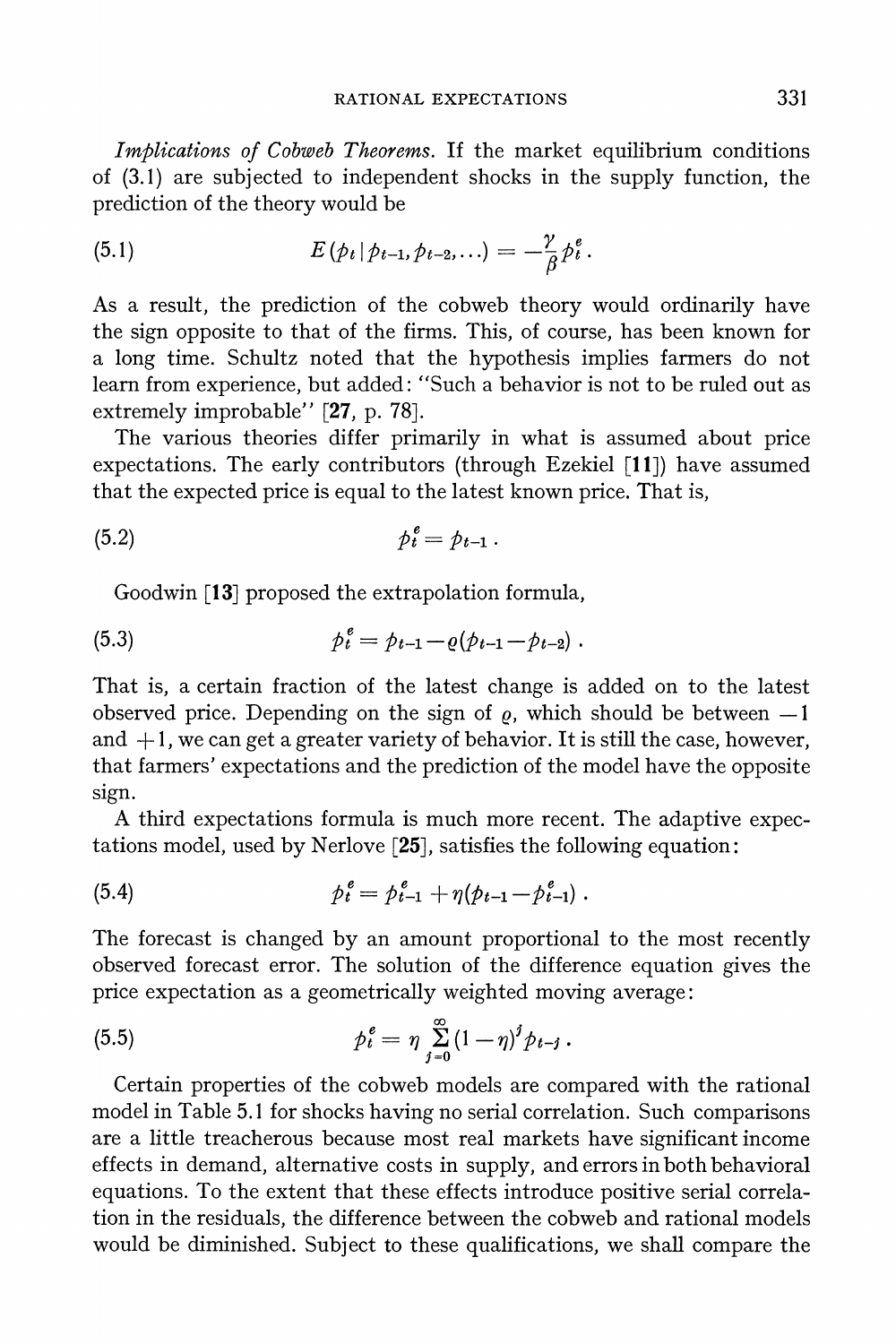**two kinds of models according to the properties of firms' expectations and the cyclical characteristics of commodity prices and output.** 

**Expectations of Firms. There is some direct evidence concerning the quality of expectations of firms. Heady and Kaldor [16] have shown that, for the period studied, average expectations were considerably more** 

|                                             | Expectation<br>$P_i^{\bullet}$                                     | Prediction<br>$E(p_t p_{t-1},)$ | Stability<br>Conditions                                                                                                                                      |
|---------------------------------------------|--------------------------------------------------------------------|---------------------------------|--------------------------------------------------------------------------------------------------------------------------------------------------------------|
| (A) Classical (Schultz-<br>Tinbergen-Ricci) | $p_{t-1}$                                                          | $-\frac{r}{\beta}p_t^e$         | $\gamma < \beta$                                                                                                                                             |
| Extrapolative<br>(B)<br>(Goodwin)           | $(1-\varrho)p_{t-1} + \varrho p_{t-2}$<br>$(-1 < \varrho < 1)$     | $-\frac{\gamma}{\beta}p_t^e$    | $\frac{\gamma}{\beta}<\begin{cases}\frac{1}{1-2\varrho},\,\varrho\leqslant\frac{1}{3}\\\frac{1}{\zeta},\qquad \qquad \varrho\geqslant\frac{1}{3}\end{cases}$ |
| (C) Adaptive (Nerlove)                      | $\eta \sum_{j=1}^{\infty} (1 - \eta)^{j-1} p_{t-j}$<br>(0 < n < 1) | $-\frac{r}{\beta}p_t^e$         | $\frac{\gamma}{\beta} < \frac{2}{\eta} - 1$                                                                                                                  |
| (D) Rational                                | 0                                                                  | $\Omega$                        | $\beta + \gamma \neq 0$                                                                                                                                      |
| Rational (with<br>(E)<br>speculation)       | $\lambda_1 p_{t-1}$<br>$(0 < \lambda_1 < 1)$                       | $\lambda_1 \rho_{t-1}$          | $\alpha > 0$<br>$\beta + \gamma > 0$                                                                                                                         |
|                                             |                                                                    |                                 |                                                                                                                                                              |

| TABLE 5.1                   |  |  |  |  |  |  |  |
|-----------------------------|--|--|--|--|--|--|--|
| Properties of Cobweb Models |  |  |  |  |  |  |  |

**Note: The disturbances are normally and independently distributed with a constant variance.** 

**accurate than simple extrapolation, although there were substantial crosssectional differences in expectations. Similar conclusions concerning the accuracy have been reached, for quite different expectational data, by Modigliani and Weingartner [23].** 

**If often appears that reported expectations underestimate the extent of changes that actually take place. Several studies have tried to relate the two according to the equation:** 

**(5.6) pt= bp t +v v** 

where  $v_t$  is a random disturbance. Estimated values of  $b$  are positive, but **less than unity (see, e.g., Theil [33]). Such findings are clearly inconsistent with the cobweb theory, which ordinarily requires a negative coefficient. We shall show below that they are generally consistent with the rational expectations hypothesis.**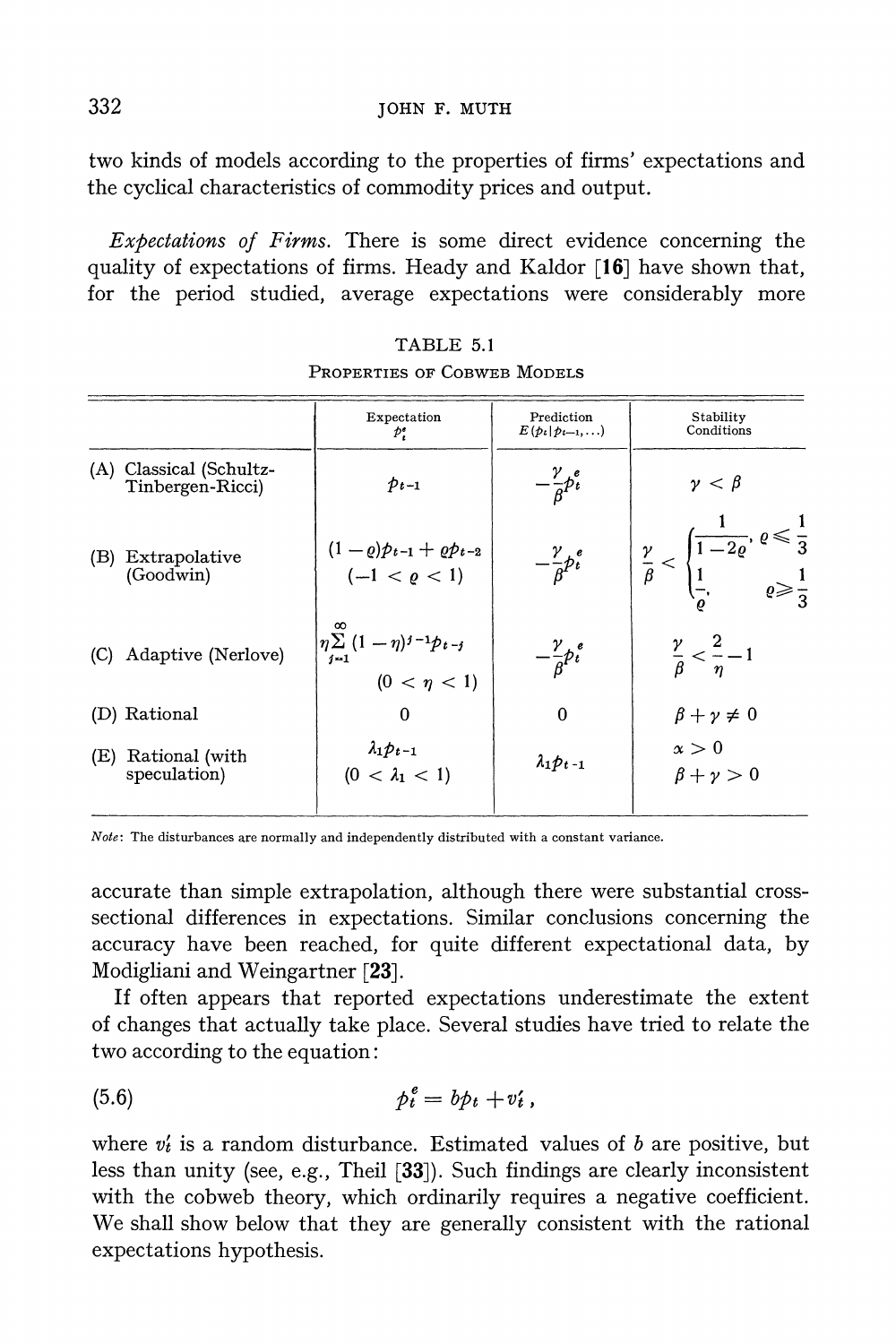**Bossons and Modigliani [6] have pointed out that the size of the estimated coefficient, &, may be explained by a regression effect. Its relevance may be seen quite clearly as follows. The rational expectations hypothesis states that, in the aggregate, the expected price is an unbiased predictor of the actual price. That is,** 

(5.7) 
$$
p_t = p_t^e + v_t, \qquad E p_t^e v_t = 0, \qquad E v_t = 0.
$$

**The probability limit of the least squares estimate of b in (5.6) would then be given by** 

(5.8) 
$$
\text{Plim } \hat{b} = (\text{Var } p^e) / (\text{Var } p) < 1
$$

**Cycles. The evidence for the cobweb model lies in the quasi-periodic fluctuations in prices of a number of commodities. The hog cycle is perhaps the best known, but cattle and potatoes have sometimes been cited as others**  which obey the "theorem." The phase plot of quantity with current and lag**ged price also has the appearance which gives the cobweb cycle its name.** 

**A dynamic system forced by random shocks typically responds, however, with cycles having a fairly stable period. This is true whether or not any characteristic roots are of the oscillatory type. Slutzky [30] and Yule [34] first showed that moving-average processes can lead to very regular cycles. A comparison of empirical cycle periods with the properties of the solution of a system of differential or difference equations can therefore be misleading whenever random shocks are present (Haavelmo [15]).** 

**The length of the cycle under various hypotheses depends on how we measure the empirical cycle period. Two possibilities are: the interval** 

| OTCLICAL I ROFERILES OF CODWED MODELS |                                                               |                                                              |                                                             |  |  |  |
|---------------------------------------|---------------------------------------------------------------|--------------------------------------------------------------|-------------------------------------------------------------|--|--|--|
|                                       | Serial<br>Correlation<br>Of Prices, $r_1$                     | Mean Interval<br><b>Between Successive</b><br>Upcrosses, $L$ | Mean Interval<br>Between Successive<br>Peaks or Troughs, L' |  |  |  |
| (A) Classical                         | $r_1=-\frac{\gamma}{\beta}<0$                                 |                                                              |                                                             |  |  |  |
| (B) Extrapolative                     | $r_1 = \frac{-\gamma(1-\varrho)}{\beta + \gamma \varrho} < 0$ | $2\!\leqslant\!L\!\leqslant4$                                | $2 \leqslant L' \leqslant 3$                                |  |  |  |
| Adaptive<br>(C)                       | $-\frac{\eta\gamma}{\beta} \leqslant r_1 \leqslant 0$         |                                                              |                                                             |  |  |  |
| (D) Rational                          | $r_1=0$                                                       | $L=4$                                                        | $L'=3$                                                      |  |  |  |
| Rational -<br>(E)<br>with storage     | $r_1 = \lambda_1 > 0$                                         | L > 4                                                        | $3 \leqslant L' \leqslant 4$                                |  |  |  |

**TABLE 5.2 CYCLICAL PROPERTIES Or COBWEB MODELS** 

*Note:* The disturbances are assumed to be normally and independently distributed with a constant variance.  $\beta$  and  $\gamma$ **are both assumed to be positive.**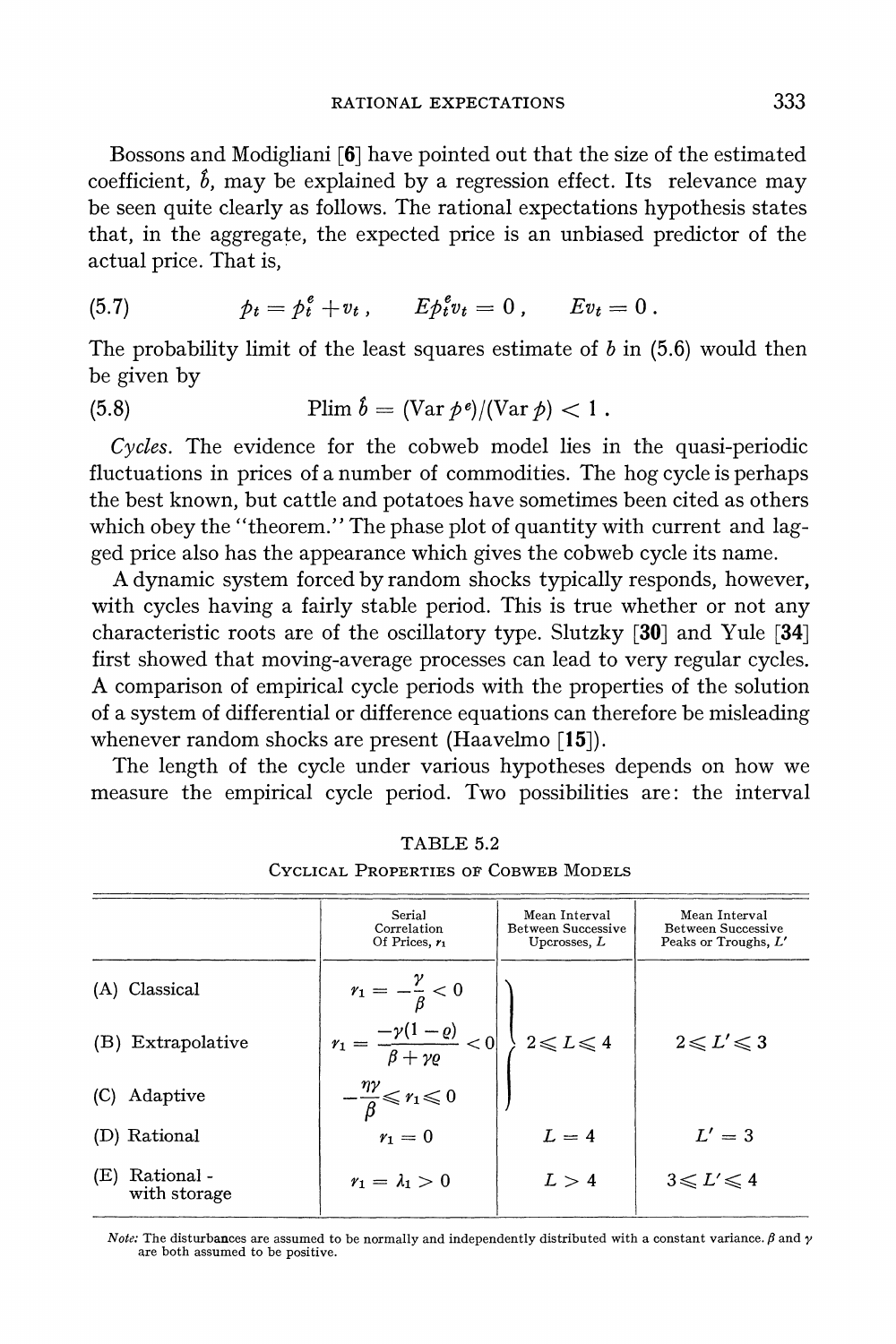**between successive "upcrosses" of the time series (i.e., crossing the trend line from below), and the average interval between successive peaks or troughs. Both are given in Table 5.2, which summarizes the serial correlation of prices and mean cycle lengths for the various hypotheses.12** 

**That the observed hog cycles were too long for the cobweb theorem was first observed in 1935 by Coase and Fowler [8, 9]. The graph of cattle prices presented given by Ezekiel [11] as evidence for the cobweb theorem implies an extraordinarily long period of production (five to seven years). The interval between successive peaks for other commodities tends to be longer than three production periods. Comparisons of the cycle lengths should be interpreted cautiously because they do not allow for positive serial correlation of the exogenous disturbances. Nevertheless, they should not be construed as supporting the cobweb theorem.** 

**Carnegie Institute of Technology** 

#### **REFERENCES**

- **[1] AKERMAN, G.: "The Cobweb Theorem; A Reconsideration," Quarterly Journal of Economics, 71: 151-160 (February, 1957).**
- **[2] ALLEN, H. V.: "A Theorem Concerning the Linearity of Regression," Statistical Research Memoirs, 2: 60-68 (1938).**
- **[3] ARROW, K. J., AND L. HURWICZ: "On the Stability of Competitive Equilibrium I," Econometrica, 26: 522-552 (October, 1958).**
- **[4] ARROW, K. J., H. D. BLOCK, AND L. HURWICZ: "On the Stability of Competitive**  Equilibrium II," *Econometrica*, 27: 82-109 (January, 1959).
- [5] BAUMOL, W. J.: "Speculation, Profitability, and Stability," Review of Economics **and Statistics, 39: 263-271 (August, 1957).**
- **[6] BossONS, J. D., AND F. MODIGLIANI: "The Regressiveness of Short Run Business Expectations as Reported to Surveys-An Explanation and Its Implications," Unpublished, no date.**
- **[7] BUCHANAN, N. S.: "A Reconsideration of the Cobweb Theorem," Journal of Political Econoomy, 47: 67-81 (February, 1939).**
- [8] COASE, R. H., AND R. F. FOWLER: "The Pig-Cycle in Great Britain: An Explanation," *Economica*, 4 (NS): 55-82 (1937).
- [9] : "Bacon Production and the Pig-Cycle in Great Britain," *Economica*, 2 **(NS): 143-167 (193→ Also "Reply" by R. Cohen and J.D. Barker, pp. 408-422, and "Rejoinder" by Coase and Fowler, pp. 423-428 (1935).**
- **[10] DEAN, G. W., AND E. 0. HEADY: "Changes in Supply Response and Elasticity**  For Hogs," Journal of Farm Economics, 40: 845-860 (November, 1958).
- [11] EZEKIEL, M.: "The Cobweb Theorem," Quarterly Journal of Economics, 52: **255-280 (February, 1938). Reprinted in Readings in Business Cycle Theory.**
- **[12] FERGUSON, T.: "On the Existence of Linear Regression in Linear Structural Relations," University of California Publications in Statistics, Vol. 2, No. 7, pp. 143-166 (University of California Press, 1955).**

**12 See Kendall [21, Chapters 29 and 30, especially pp. 381 ff.] for the relevant formulas.**